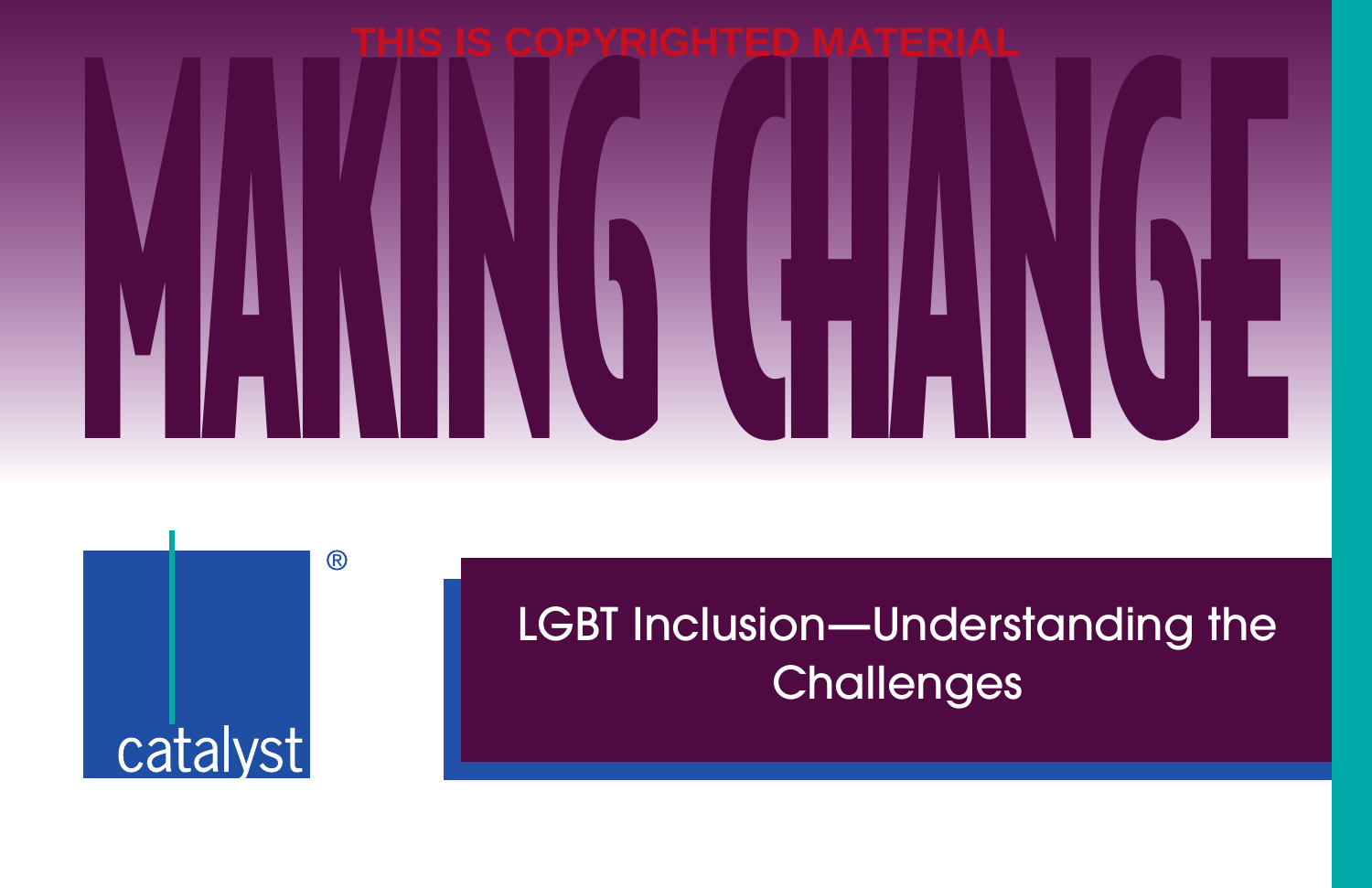#### About Catalyst

Catalyst is the leading research and advisory organization working with businesses and the professions to build inclusive environments and expand opportunities for women at work. As an independent, nonprofit membership organization, Catalyst conducts research on all aspects of women's career advancement and provides strategic and web-based consulting services globally. With the support and confidence of member corporations and firms, Catalyst remains connected to business and its changing needs. In addition, Catalyst honors exemplary business initiatives that promote women's leadership with the annual Catalyst Award. With offices in New York, San Jose, Toronto, and Zug, Catalyst is consistently ranked No. 1 among U.S. nonprofits focused on women's issues by The American Institute of Philanthropy.

**Catalyst's** *Making Change* **series is designed to give business leaders new perspectives on common workplace issues.**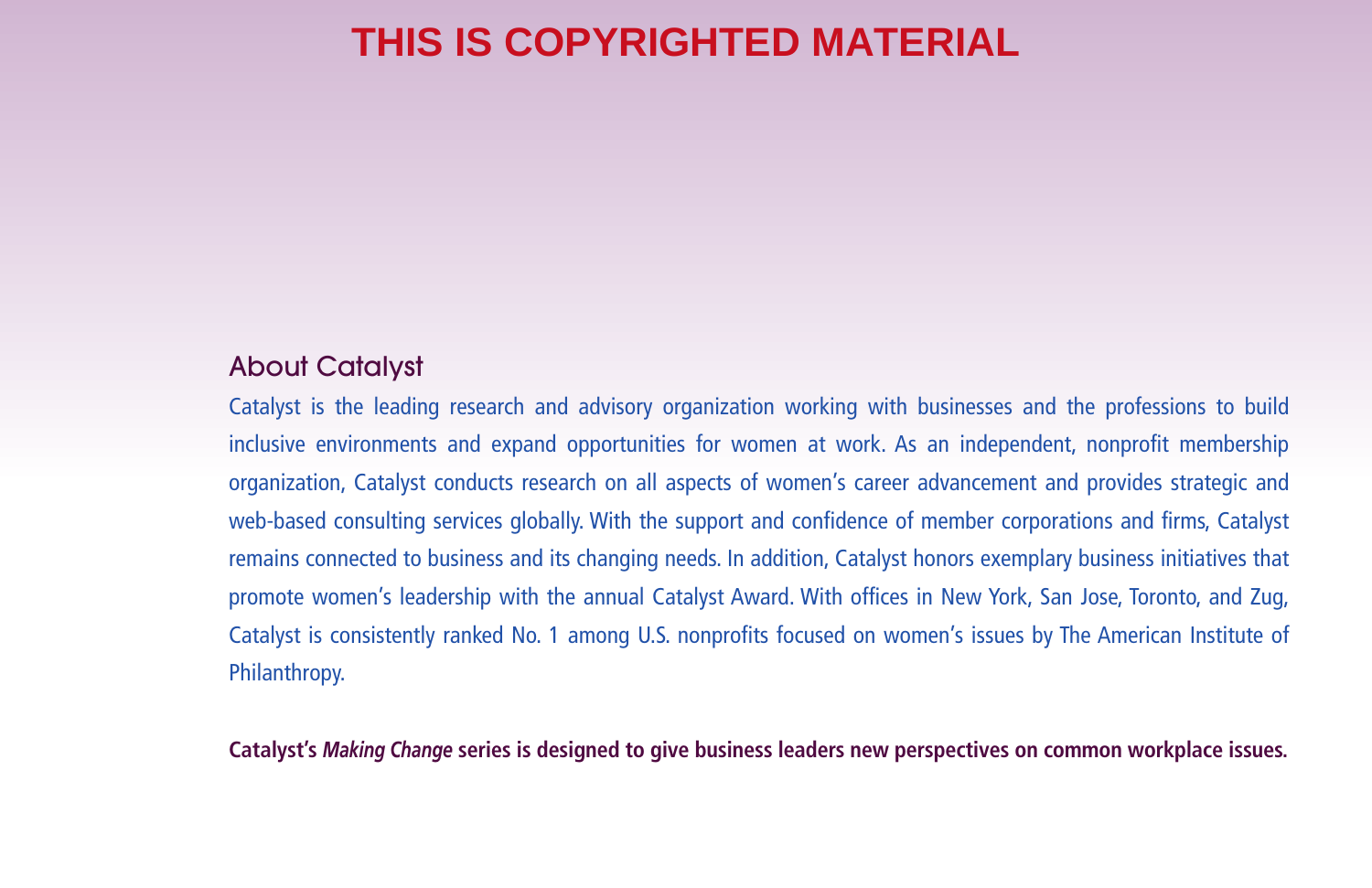LGBT Inclusion—Understanding the **Challenges David Megathlin**

> **Sponsored by: IBM Corporation**

# any part thereof is prohibited by federal law.<br>
Catalyst Publication Code R68; ISBN#0-89584-269-6 **Catalyst Publication Code R68**; ISBN#0-89584-269-6

© 2007 by **Catalyst** NEW YORK ◆ SAN JOSE ◆ TORONTO ◆ ZUG info@catalyst.org; www.catalyst.org

Unauthorized reproduction of this publication or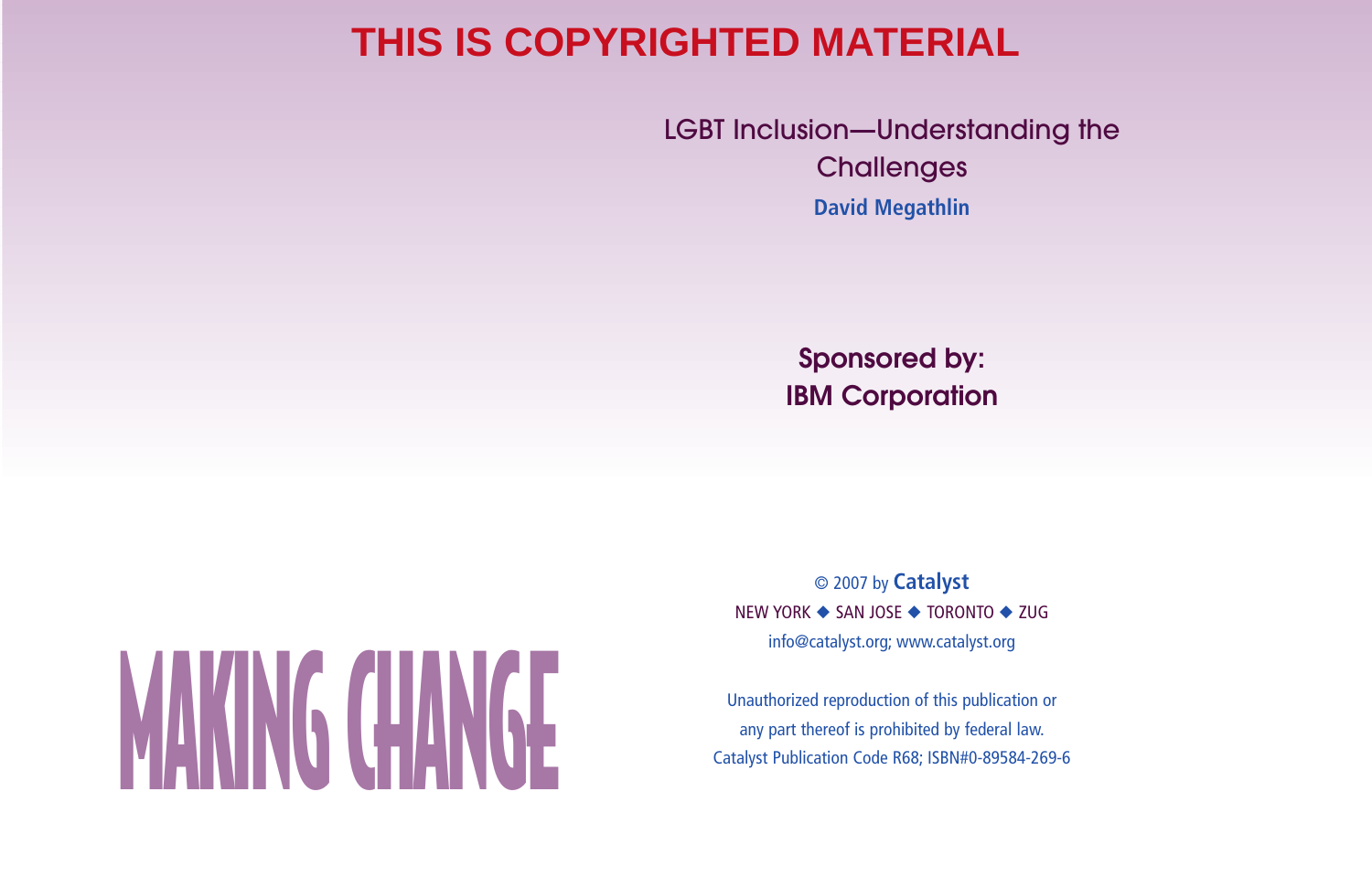#### LGBT Inclusion at Work

More and more organizations recognize that creating a **lesbian, gay, bisexual, and transgender (LGBT)** inclusive workplace is a competitive advantage. By successfully recruiting, retaining, developing, and advancing LGBT employees, organizations increase their ability to compete effectively for talent, minimize attrition costs, and gain wider access to LGBT consumer markets. These are just some of the reasons that initiatives focused on LGBT employees are

increasingly seen by organizations as a vital component of a broader diversity and inclusion strategy. Indeed, most Catalyst members feature policies and programs, such as domestic partnership benefits and LGBT employee network groups. While these are important first steps, Catalyst recognizes that LGBT inclusion is a complex issue and that organizations need to take additional steps to address the concerns of LGBT employees.

#### Terms to Know A to Z

4

**Bisexual:** A person whose emotional, sexual, or romantic attractions are to both men and women. Bisexuals need not be "equally" attracted to, or have had equal sexual experience with, both sexes. Nor do they need to have attractions toward both sexes at the same time.

**Coming out of the closet:** The process of self-acceptance and disclosure of sexual orientation to others. People can disclose to none, some, or all of the people they know.

**Gay/Homosexual:** A woman or a man whose emotional, sexual, or romantic attractions are primarily to members of the same gender.

**Gender:** This term refers to the external, socially constructed rules, roles, behaviors, activities, and attributes that a society considers appropriate for women and men; gender categories are "women" and "men."1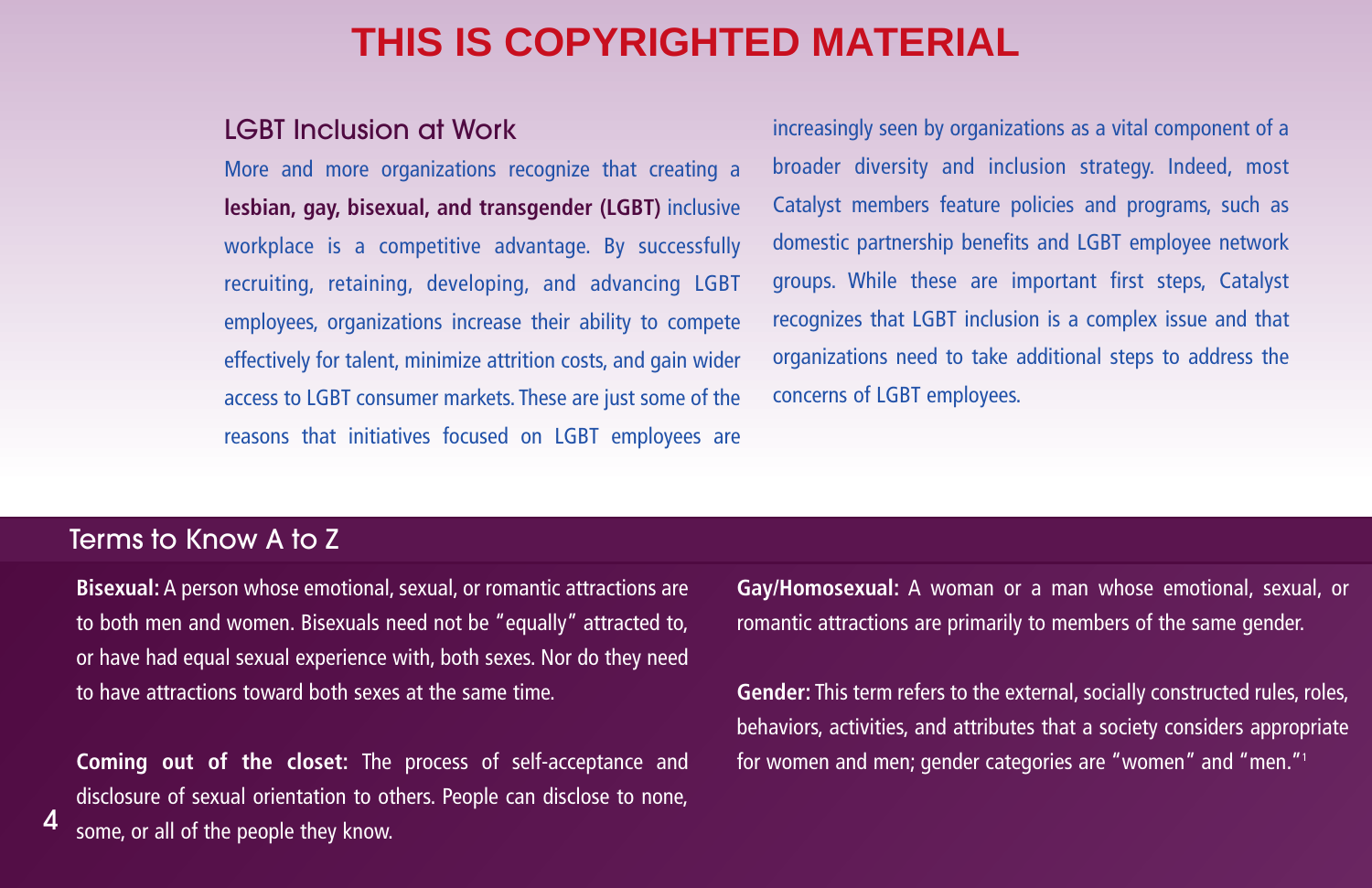This is an educational piece designed for line managers and diversity practitioners who want to gain a deeper insight into the challenges that lesbian, gay, bisexual, and transgender (LGBT) employees face at work. Human resources and diversity practitioners can use the information in this report to build stronger, more comprehensive LGBT-inclusion programs. Line managers will better understand the experiences of their LGBT direct reports, team members, and coworkers.

LGBT employees face a host of unique barriers that are often deeply rooted in dominant **heterosexist** cultural norms not obvious to the **non-LGBT** community. With this lack of awareness, inclusion initiatives may overlook many of the significant challenges that LGBT employees face, subsequently compromising the effectiveness of these plans to combat **homophobia** and drive change.

**Gender expression:** How an individual manifests a sense of femininity or masculinity through appearance, behavior, grooming, and/or dress.

**Gender identity:** One's inner sense of being a woman or a man, regardless of biological birth sex; different from sexual orientation.

**Gender role:** Rules assigned by society that define what clothing, behaviors, thoughts, feelings, relationships, etc., are considered appropriate and inappropriate for members of a given sex.

**Heteronormative:** Cultural rules (including social, family, and legal) that pressure everyone to conform to a heterosexual standard of identity.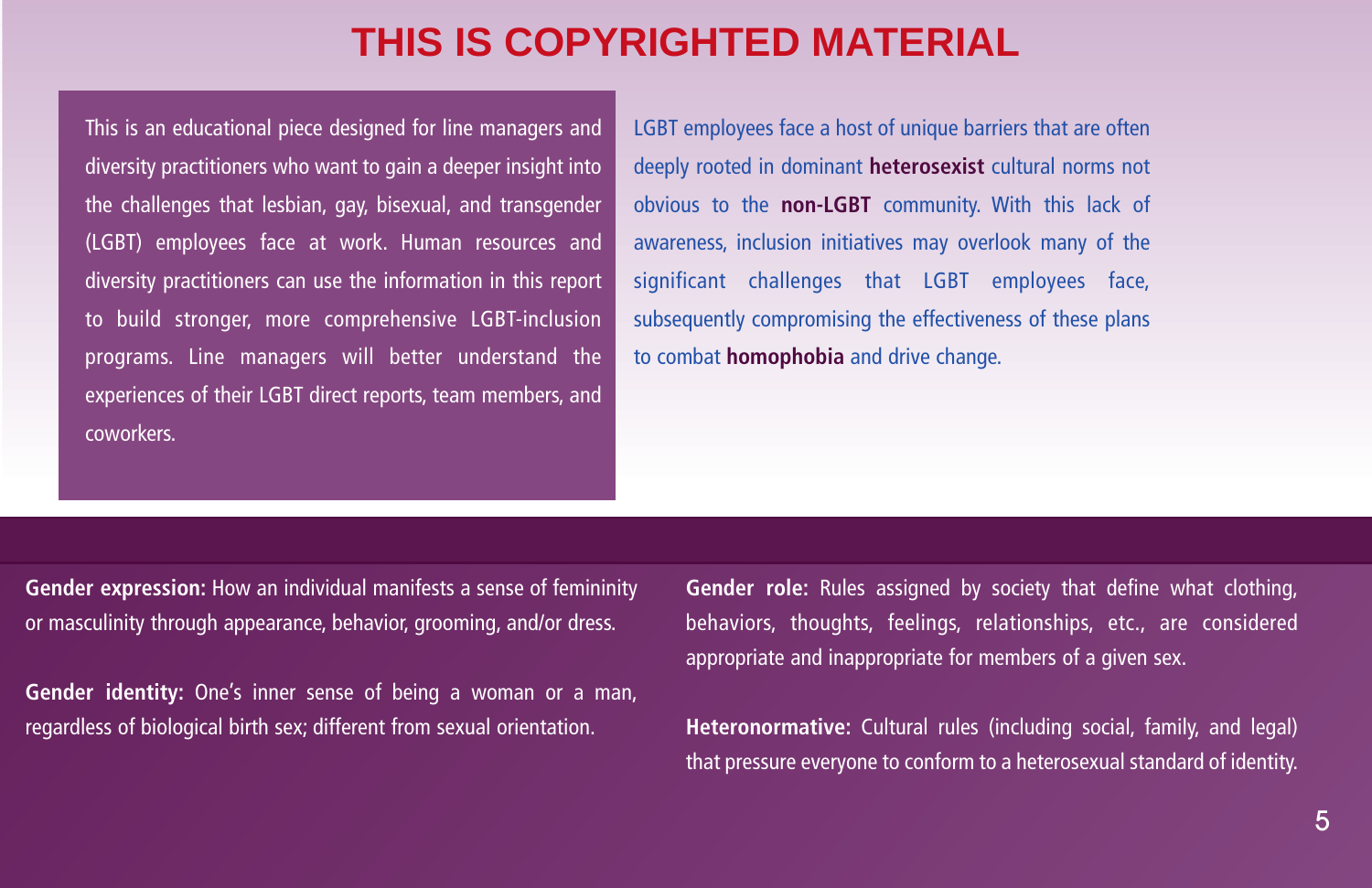When some people hear about LGBT-inclusion initiatives, they think it is a discussion about sexual behavior in the workplace. As a result, people may see an individual's LGBT identity as a sensitive and private matter that falls outside of the concern of an employer and should be left at home.

These beliefs often lie at the heart of employee resistance to LGBT-inclusion initiatives. Therefore, it is important for diversity practitioners and managers to accurately communicate that the term "LGBT" refers to a person's **sexual orientation**, and/or **gender identity** and mode of **gender expression**, not an individual's sexual behavior or activity. It is also critical to underscore that for both LGBT and non-LBGT individuals alike, sexual orientation, gender identity, and gender expression are defining individual characteristics that we all bring to work.

The goal of an LGBT-inclusion initiative is to create a workplace where LGBT employees have the same privileges that non-LGBT employees often take for granted. Diverse

#### Terms to Know A to Z

6

**Heterosexism:** The attitude that heterosexuality is the only valid sexual orientation. Heterosexism denies, denigrates, and stigmatizes any nonheterosexual form of behavior, relationship, or community. Heterosexism often takes the form of ignoring or discriminating against LGBT individuals or discounting their experiences altogether.

**Homophobia:** The hatred, hostility, disapproval, or fear of people who are identified as, or assumed to be, lesbian, gay, bisexual, or transgender. **In the closet (Closeted):** LGBT individuals who do not openly disclose their sexual orientation to others. People can disclose to none, some, or all of the people they know.

**Lesbian:** A woman whose emotional, sexual, or romantic attractions are primarily to other women.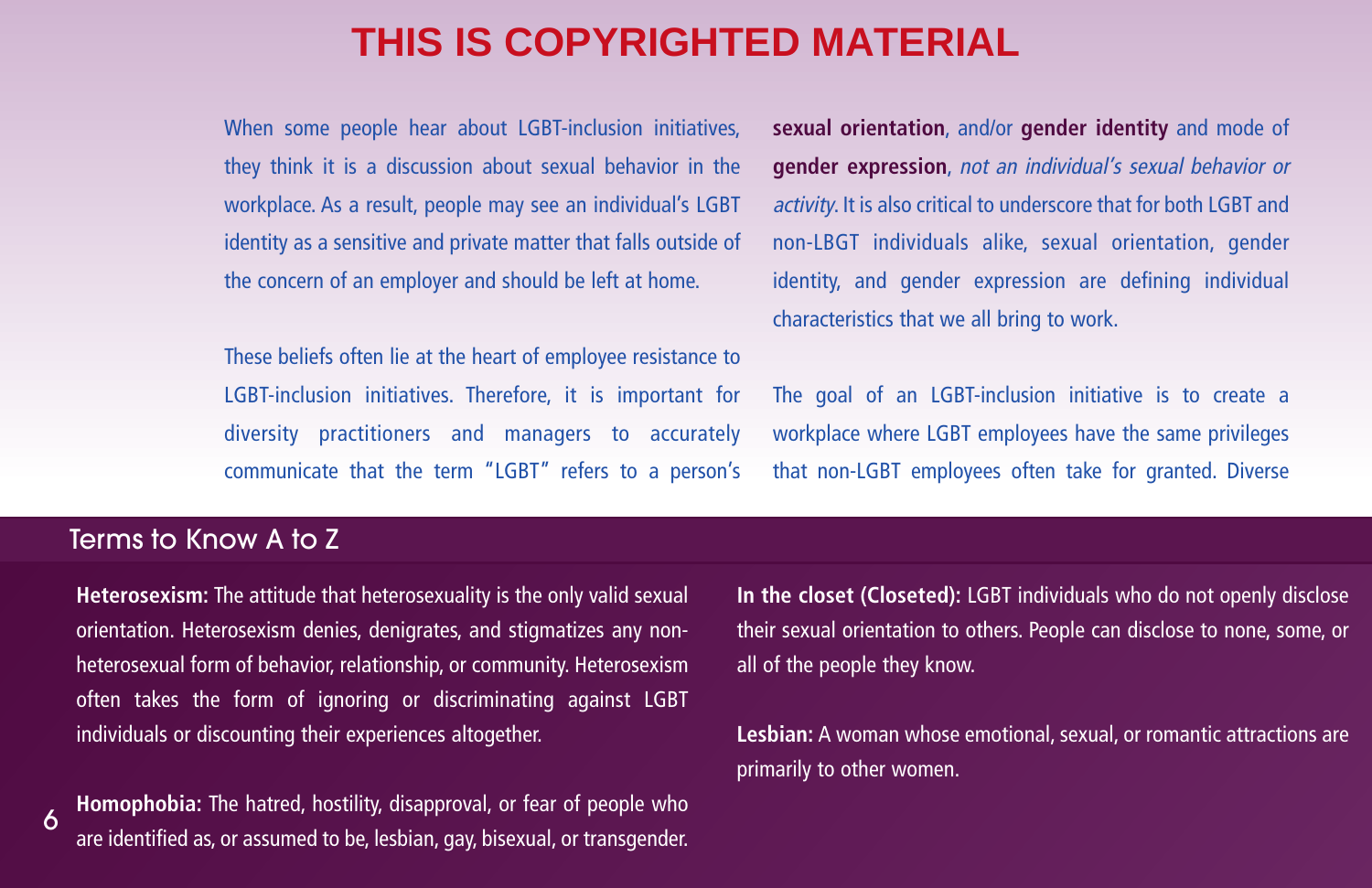employee representation has a positive effect on business results, as it allows the organization to effectively leverage all talent. Therefore, it is important to all employees that LGBT employees be engaged in the business and not subjected to unfair discrimination, disadvantage, or violence.

#### What Does "LGBT" Mean Anyway?

LGBT is a commonly used acronym to describe people who are lesbian, gay, bisexual, or transgender, as well as individuals who identify as **transsexual**, **queer**,

**homosexual**, or any other **sexual minority**. However, the terms "LGBT" and "gay and lesbian" cannot be used interchangeably; bisexual and transgender individuals are an important and different, though frequently neglected, part of the LGBT community.

Language describing sexual orientation, gender identity, and gender expression can change across cultures. In the United States, the terms straight, gay, lesbian, bisexual, and transgender are among the most common and have specific

**LGBT:** This is the acronym most commonly used in the United States to address the lesbian, gay, bisexual, and transgender community. The acronym can vary in a number of ways, including GLBT and GLB, and can include additional letters, such as Q (queer; also questioning); and A (straight ally).

**Non-LGBT:** Anyone who does not identify as part of the LGBT community; most commonly refers to straight/heterosexual individuals.

**Out employee:** An employee who discloses his or her LGBT identity to a few, some, or all of his or her coworkers.

**Queer:** A fluid term with numerous meanings. It is commonly used to describe sexual orientation and/or gender identity or gender expression that does not conform to heterosexual norms. The term is often used to refer to the general LGBT community. It can be either a positive or a negative term, depending on the context in which it is used. <sup>7</sup>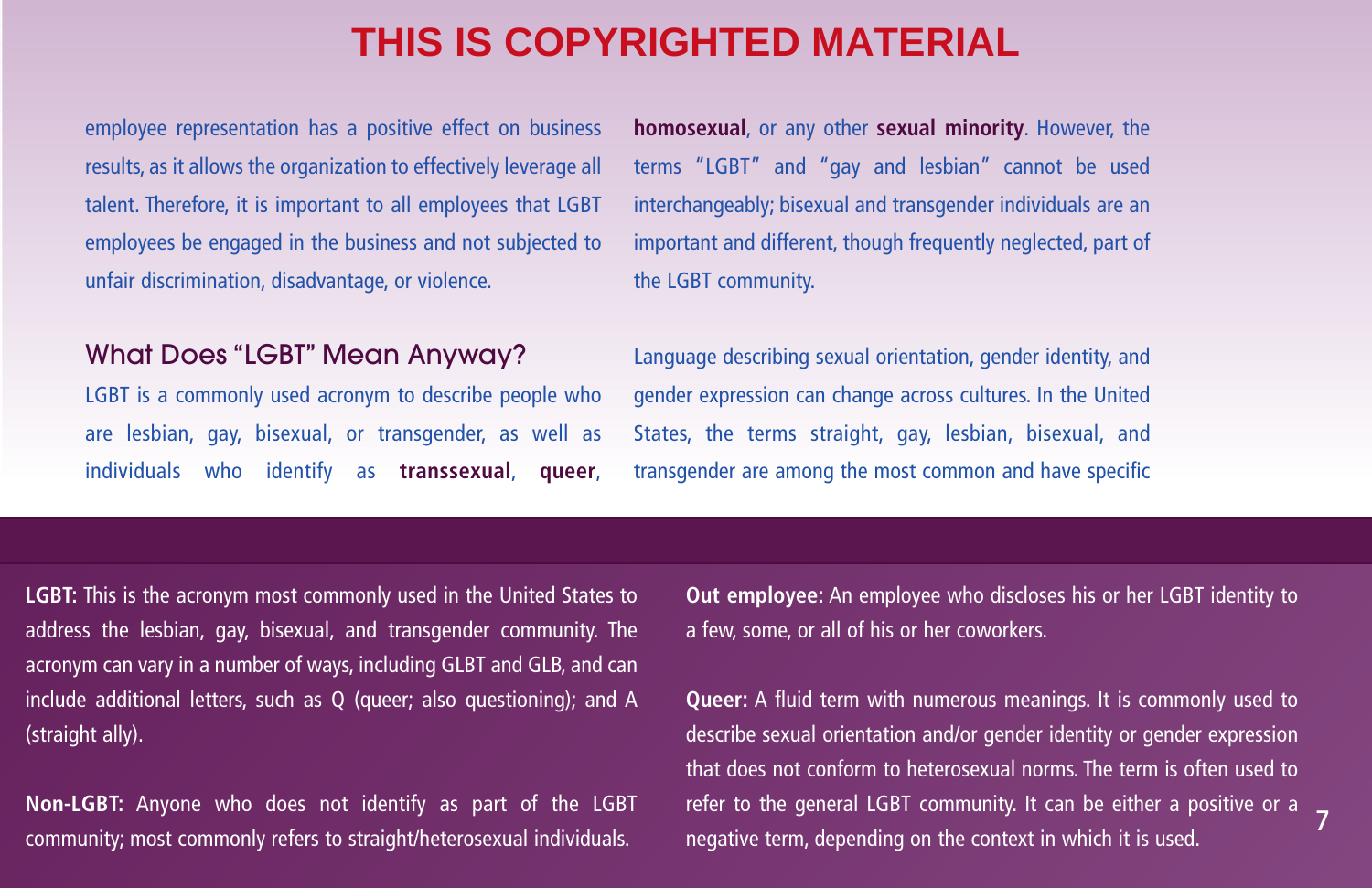meanings and history based on their linguistic use. Terms used in other countries and other languages can have widely different meanings. When developing LGBT initiatives in different regions, organizations need to be familiar with the local LGBT culture and make sure they use region-specific terms<sup>2</sup>

LGBT individuals are considered invisible minorities—a nonmajority group not easily recognizable to others, the way gender or racial minorities are. Because it is often difficult to

discern an individual's LGBT identity, many LGBT employees have a choice to make about disclosure. Some choose not to disclose their LGBT identity at work at all, while others choose to disclose to all or only a select number of coworkers. Understanding the specific experiences associated with this choice—to remain closeted or to come out to all or some people—will better enable organizations to support all LGBT employees. It is important that all LGBT employees, regardless of disclosure, feel safe at work.

#### Terms to Know A to Z

**Sex:** This term refers to the biological characteristics that define an individual; sex categories are "female" and "male."1

**Sexual minority:** Individuals who do not identify as part of the sexual majority or cultural mainstream (e.g., straight). Individuals can identify as gay, lesbian, bisexual, transgender, or queer, for example.

**Sexual orientation:** A term commonly used to refer to a person's emotional, romantic, or sexual attraction to individuals of a particular gender (women or men).

**Straight/Heterosexual:** A person whose emotional, sexual, or romantic attractions are primarily to members of the opposite sex.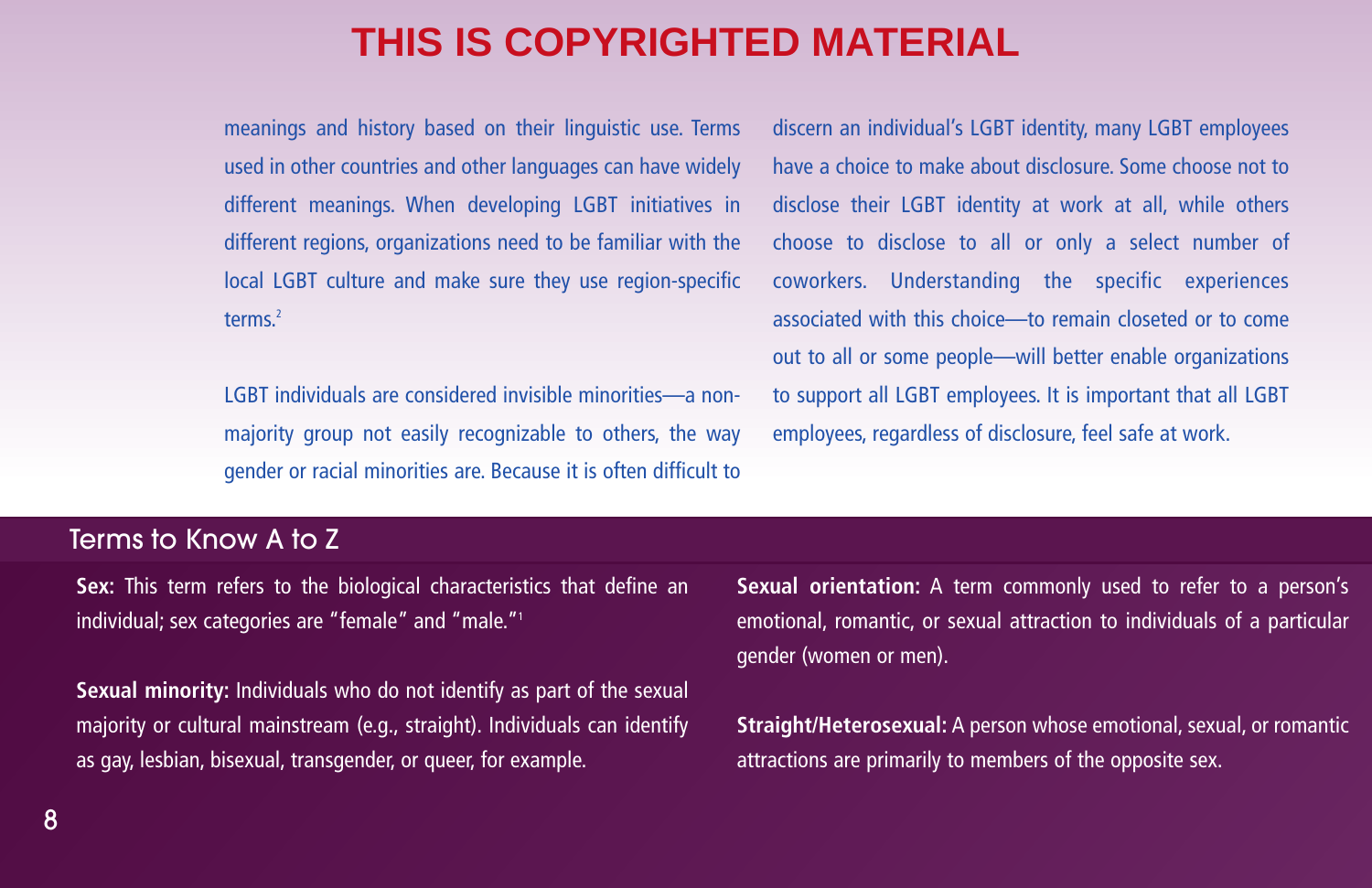#### Understanding the Challenges and Implementing Change

At Catalyst, we believe that the cornerstone of an effective LGBT-inclusion strategy is having a firm grasp of the subtle and unique barriers that LGBT employees face. Many of these obstacles result in large part from culturally prescribed attitudes about gender and expressions of gender identity.

Catalyst's expertise on gender and underrepresented groups in the workplace positions us well to provide insights about

the specific barriers to LGBT inclusion. Furthermore, by highlighting the needs of LGBT women, we continue to support organizations in making change for the advancement of all women.

LGBT Inclusion—Understanding the Challenges is the first in a two-part series on LGBT inclusion. It defines the LGBT community, describes the current state of legislation, and identifies the main components of the business case for LGBT inclusion. It also exposes some of the most common barriers

**Straight ally/LGBT supporter:** An individual who identifies as non-LGBT and who supports the LGBT community in a direct way, such as attending LGBT group meetings, acting as an executive sponsor, or volunteering at an LGBT group event.

**Transgender:** People who identify with the characteristics, roles, behaviors, or desires of a gender different from the one they were assigned at birth. This is an umbrella term that can be used to include transsexuals, cross-dressers, and other gender-variant people.

**Transsexual:** Transsexuals change (or seek to change) their physical characteristics to a gender different than what they were assigned at birth—for example, individuals born as males seek to change their sex to female. These changes can include sex reassignment surgery and/or hormone therapy.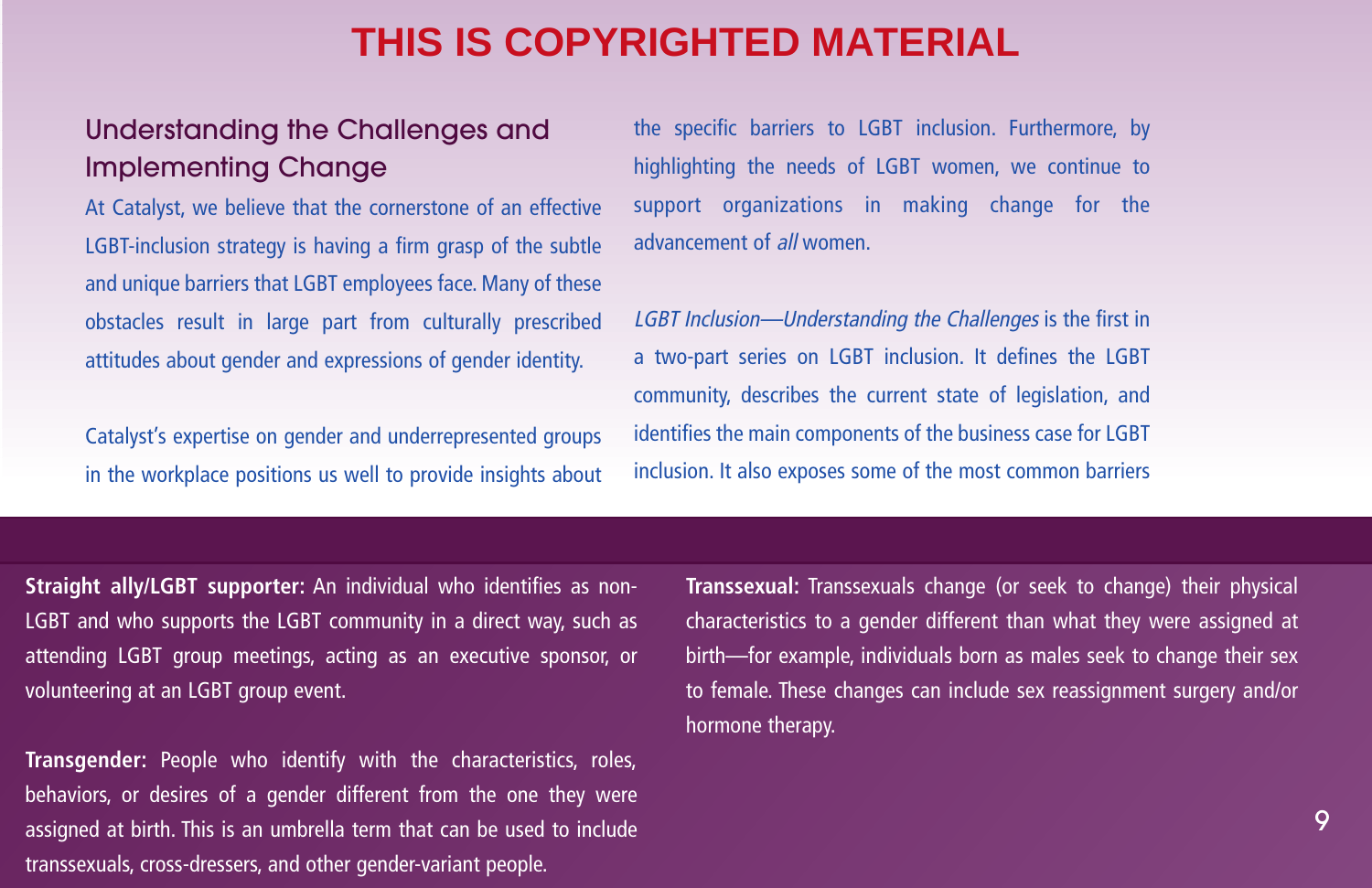to inclusion that result from a high-stakes decision that many LGBT employees must make at work—to stand out from their colleagues and **come out of the closet** or to attempt to blend into the crowd and remain **in the closet**. Furthermore, it identifies the concerns that LGBT employees encounter as they advance in their careers, and it discusses the specific challenges of transgender employees.

LGBT Inclusion—Implementing Policies, Programs, and Practices, the second report in the series, offers practical advice to help organizations begin to address the barriers to LGBT inclusion outlined in this report. It will identify in-depth programs and policies that drive LGBT inclusion and detail how organizations can encourage and reinforce LGBTinclusive behaviors among employees.

#### LGBT Employees: A Diverse Population

The LGBT population is extremely diverse. The group includes people of different genders, races, ethnicities, ages, national origins, locations, and generations. LGBT individuals can have vastly different challenges and expectations for what it means to be a "woman" and a "man" depending on the culture in which they live.

Catalyst research has shown that women in the United States and across the world face both subtle and overt barriers to advancement in the workplace, including stereotypes, lack of senior or visibly successful women role models, inflexible workplaces, and lack of mentoring.<sup>3</sup>

Research suggests that women who identify as lesbian, gay, bisexual, or transgender (LGBT women) face barriers that are attributable to both their LGBT identity and their status as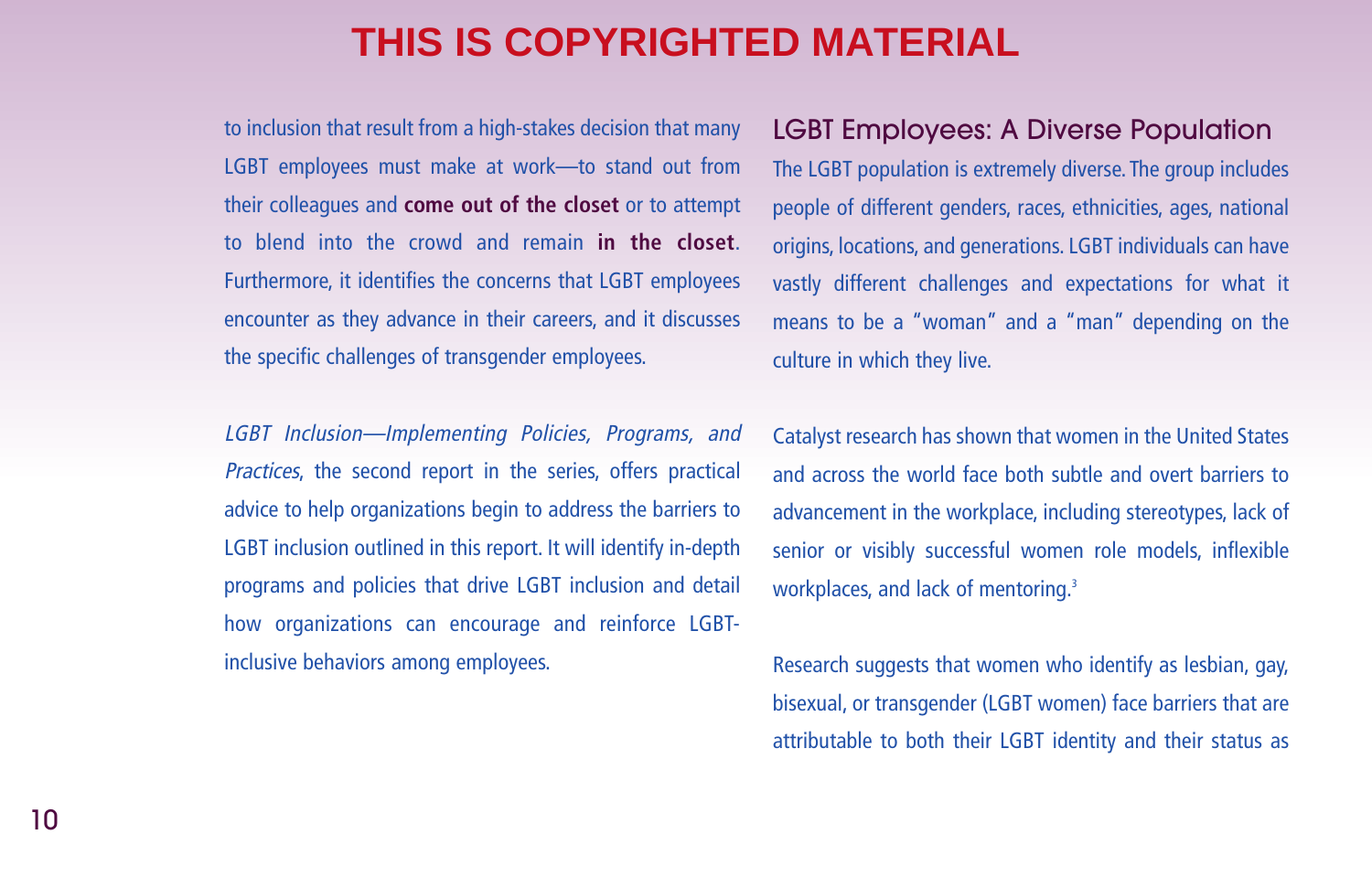women. Exacerbating the issue, discussions on the LGBT population in the popular press consistently focus on men,<sup>4</sup> which influences the way in which LGBT women are received in the workplace.

Moreover, empirical evidence indicates that perceptions, experiences, and overall satisfaction in the workplace differ between LGBT women and men. Specifically, LGBT women are more likely than LGBT men to report feeling less included, having fewer social networking opportunities, and being less aware of company diversity efforts.<sup>5</sup>

#### Do Not Make Assumptions

People often think that LGBT employees are always recognizable by their social interests, clothing, personality traits, or their friends and family relationships. People also assume that LGBT employees have a particular lifestylethat LGBT people are often single, do not have children, and are not close to their families. These assumptions are based on stereotypes—generalizations we make to differentiate categories or groups of people.<sup>6</sup> Although these characteristics are sometimes true, they are potentially true of any employee. There are employees in many organizations that do not fit these common stereotypes. Just like non-LGBT individuals, there is a wide variation among LGBT employees. It is important not to assume that people are LGBT or non-LGBT unless they clearly state it.

Moreover, many LGBT employees are in committed relationships, have children, and are very close to their families. Research shows that same-sex couples are raising children in at least 96 percent of all United States counties. In addition, at least one-third of lesbian couples and one-fifth of gay male couples in the United States are raising children.<sup>7</sup>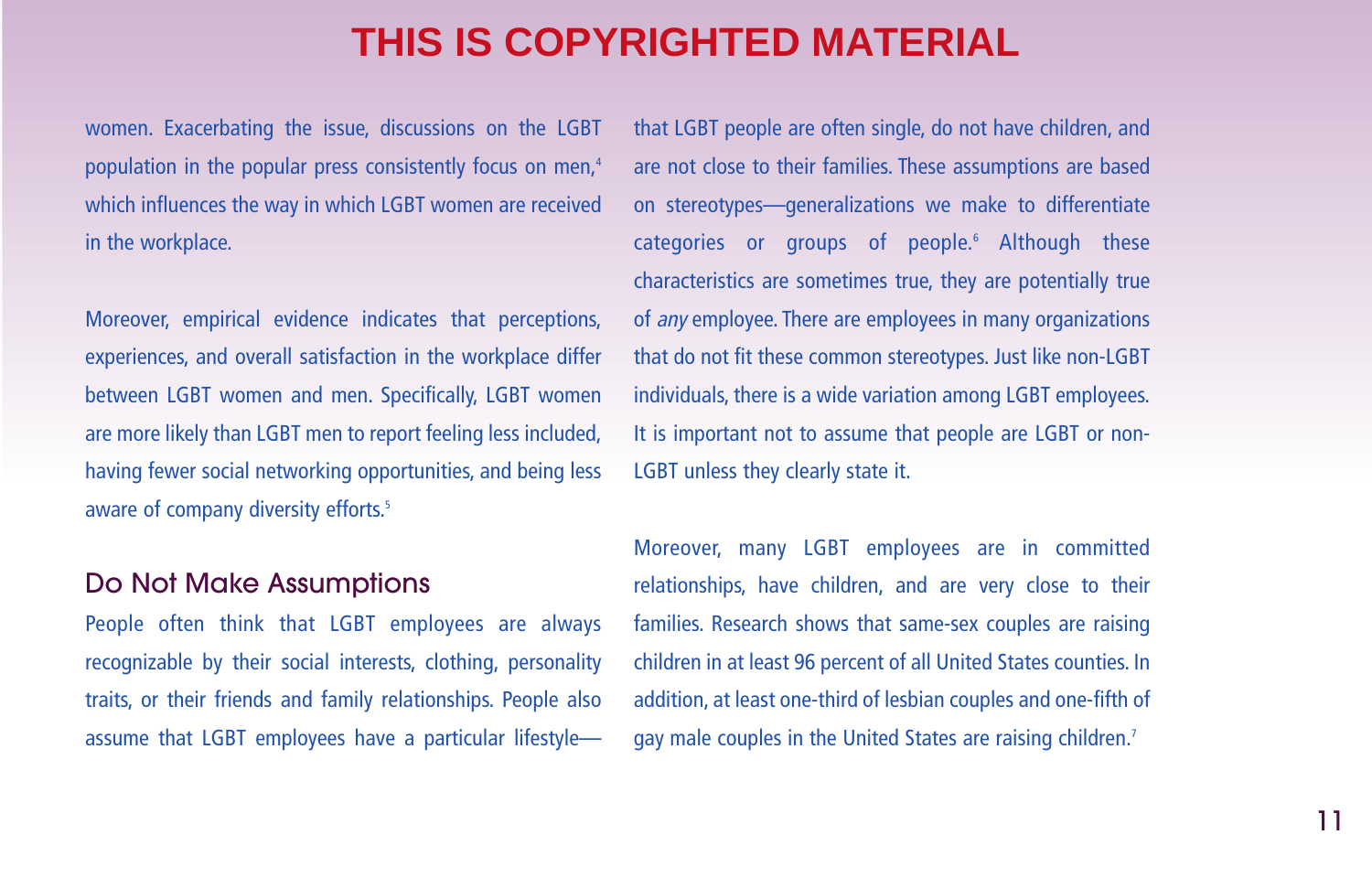Emily<sup>8</sup> is a new director in Research and Development at a major international corporation. When Emily's co-director took her out for a drink to welcome Emily to the company, she politely inquired, "Do you have a boyfriend or husband?" With this statement, and without any prior knowledge of Emily's life, the co-director automatically assumed that Emily was heterosexual. In order to create a more LGBT-inclusive culture, employees can instead ask, "Do you have a partner?" Then Emily does not have to "correct" her codirector's assumption, and merely answers as she wishes.

#### Who is Affected by LGBT Inclusion? Everyone

The failure to create an LGBT-inclusive workplace can have negative effects that extend far beyond LGBT individuals. LGBT inclusion affects not only LGBT employees, but also their families, friends, coworkers, and **straight allies/LGBT supporters**. Research shows that approximately 70 percent of heterosexual adults in the United States know someone who is LGBT.<sup>9</sup> Because anyone is potentially affected by LGBT inclusion, clear and consistent messages about LGBT inclusion should be directed toward all employees.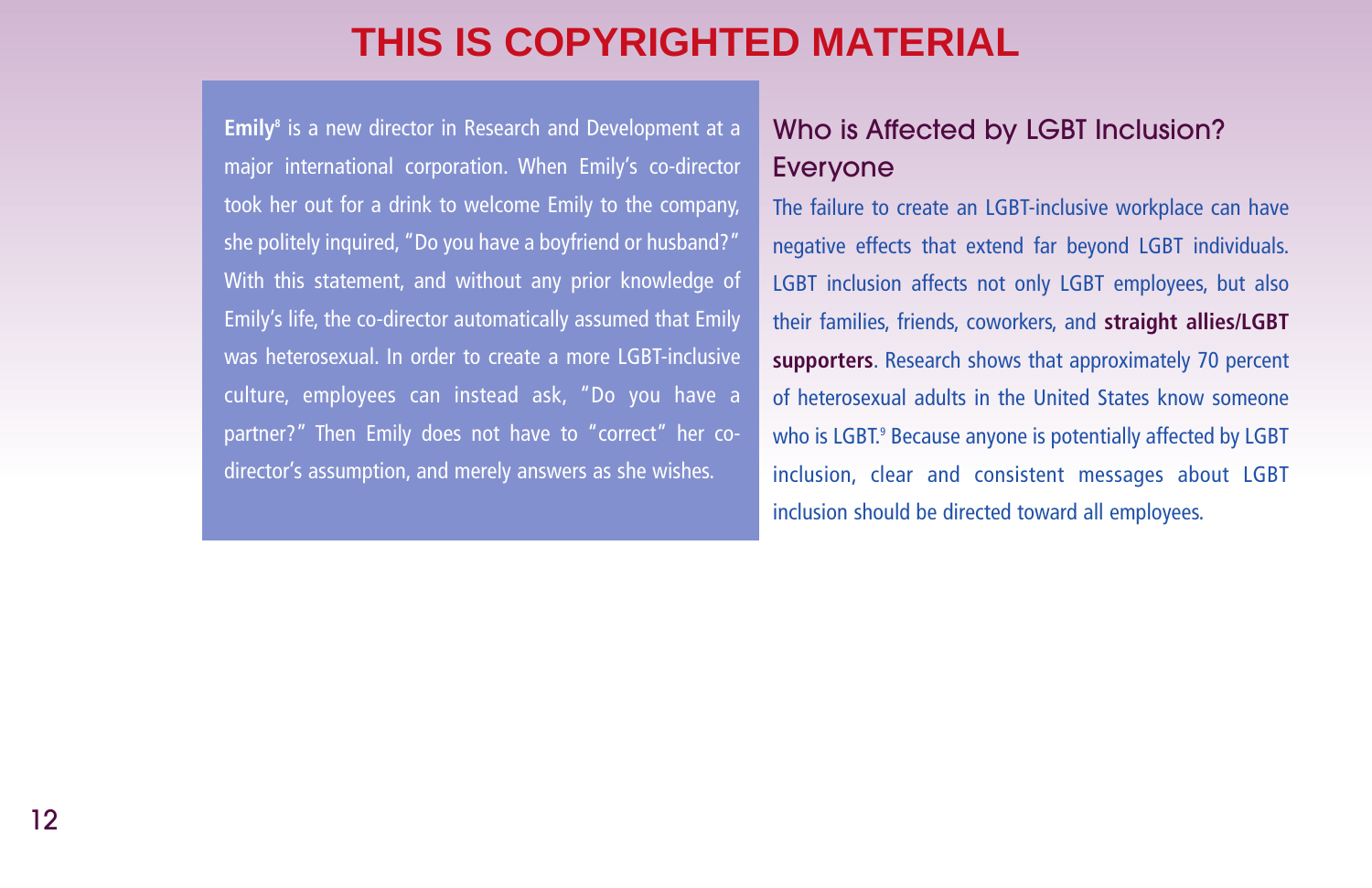**Kristine** is a 32-year-old LGBT woman who works in a multinational organization and is in a long-term committed relationship with another woman. It is important for Kristine to feel that her organization welcomes her as an LGBT employee. At work, Kristine would like to display pictures of her partner, Stephanie, at her desk. Kristine would like to talk about her weekend activities when coworkers discuss their weekends. Clearly, Kristine is affected by LGBT inclusion at work. Yet there are many other people and many other workplaces that can be affected by LGBT inclusion:

- ◆ Does Kristine's supervisor feel comfortable asking about her weekend plans?
- ◆ Kristine's partner, Stephanie, would like to display a photograph of Kristine on her desk—can she do this?
- ◆ Can Kristine's siblings discuss their plans with Kristine and her partner for the upcoming holiday?
- ◆ Is Kristine's mother able to proudly talk with her coworkers about the house that Kristine and her partner recently purchased?
- ◆ Is Kristine's father able to share his daughter's marital status with his coworkers and whether Kristine is coming home for the holiday?
- ◆ Can Kristine's best friend feel comfortable bringing her to an after-work event and introducing Kristine to coworkers?

This example shows that many individuals are affected by LGBT inclusion in the workplace; in reality, there are probably more.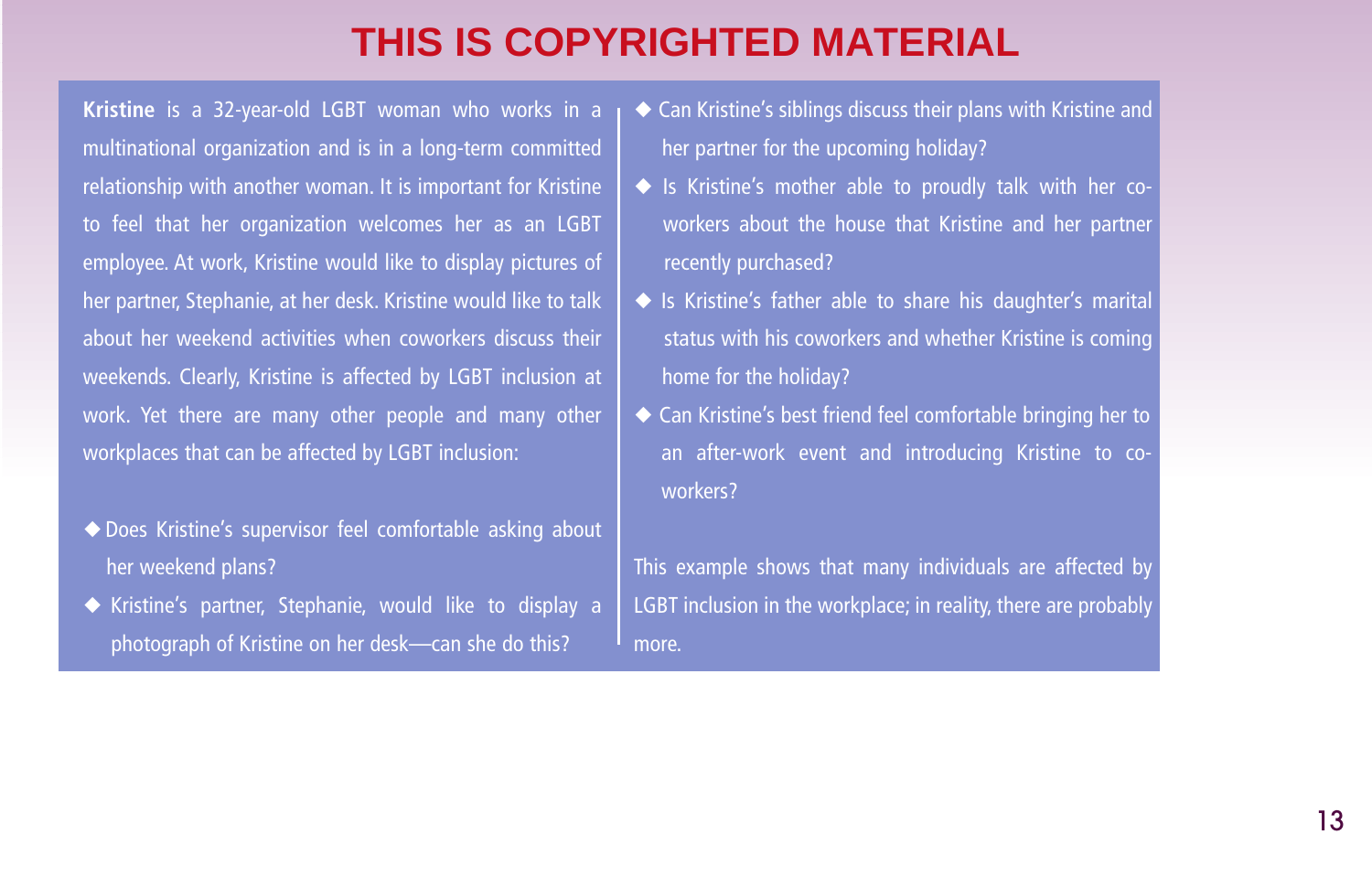#### The Current Landscape: What Are Companies Doing for LGBT Inclusion?

Many organizations are building LGBT-inclusive cultures. The number of Fortune 500 companies that provide domestic partnership benefits for same-sex couples has increased from 96 in 1999 to 254 in 2006. In addition, the number of Fortune 500 companies that included non-discrimination policies for gender identity and/or gender expression rose from two in 1999 to 82 in 2006.10

Catalyst member organizations, which are typically Fortune 500 companies and leading professional services firms, are striving to create inclusive cultures for all employees. A number of organizations have made LGBT inclusion a core part of their diversity efforts. For instance, Curve, a U.S.-based magazine targeting LGBT women, named the top ten companies for lesbians to work. All of these companies are Catalyst members.<sup>11</sup>

#### LGBT Inclusion and Catalyst **Members**

The 2006 Catalyst Member Benchmarking Report showed that Catalyst member companies and firms are working proactively to create equal opportunities for LGBT employees:<sup>12</sup>

- ◆ Eighty-two percent of member companies and 89 percent of member firms offer domestic partner benefits for samesex partners.
- ◆ Sixty-five percent of member companies and 57 percent of member firms have LGBT employee network groups.
- ◆ Fifteen percent of member companies and four percent of member firms have an LGBT mentoring program.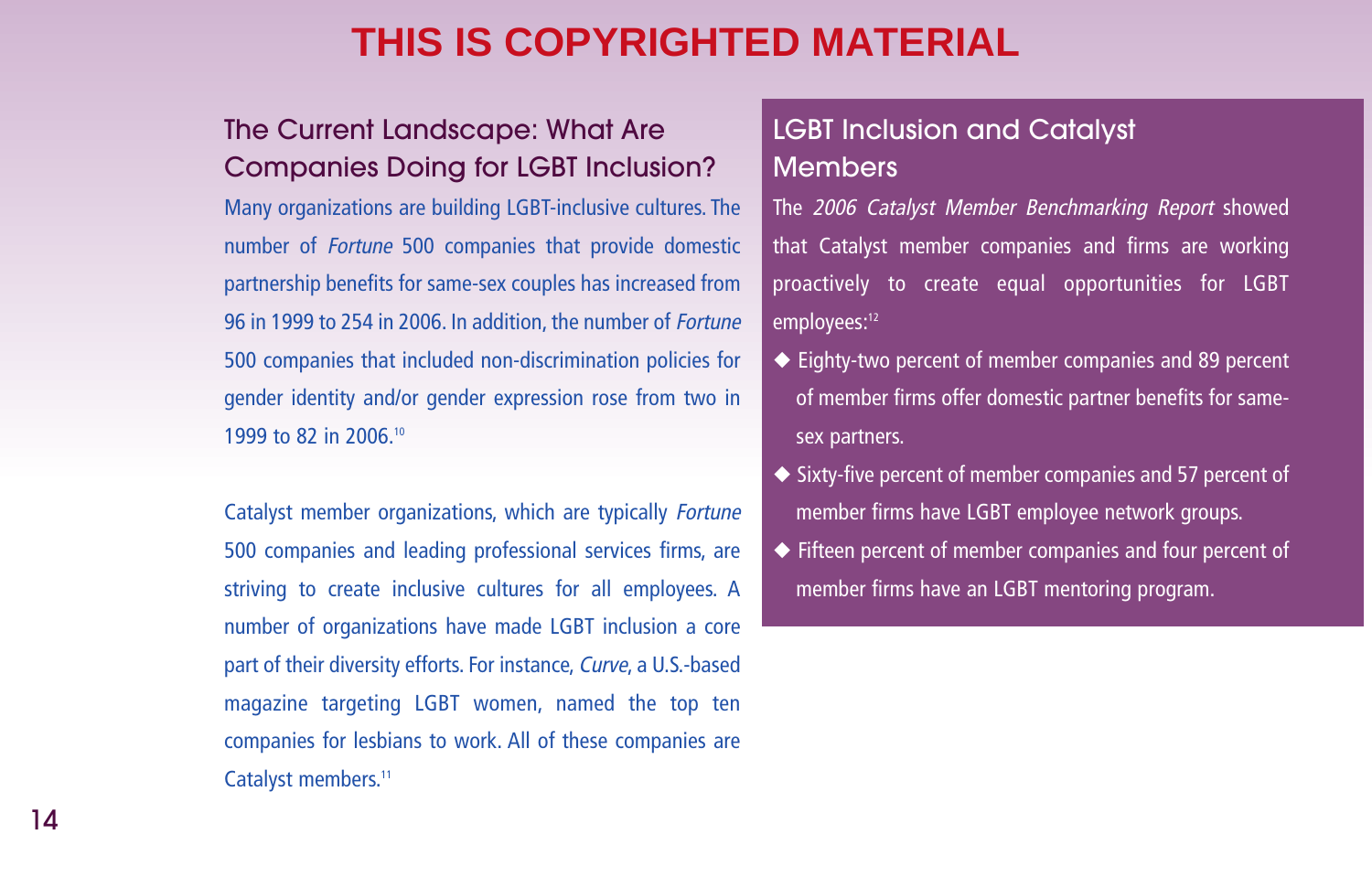In addition, Catalyst member companies are leading LGBT diversity efforts in the United States:

◆ Catalyst member companies comprise 55 percent of the organizations that received perfect scores on the Human Rights Campaign's Corporate Equality Index, a national rating system that assesses a company's treatment of LGBT employees, consumers, and investors.<sup>13</sup>

Indifference to the needs of LGBT employees is now the exception, not the norm.

#### Understanding the LGBT Legislative Landscape

There is wide variation in legislation that protects LGBT individuals across the globe. In the majority of states in the United States, there are no anti-discrimination laws that protect LGBT individuals, nor is there federal legislation. As of 2006, organizations can legally fire employees based on their sexual orientation in 33 of 50 U.S. states; it is also legal to fire an employee based on their gender identity in 42 of the 50 U.S. states.<sup>14</sup> Therefore, otherwise successful employees can be fired specifically for being gay, lesbian, bisexual, or transgender and have no legal recourse.

**Tanya** worked for a consumer products company in the United States for 11 years. She was rated as a model employee and a high achiever.When Tanya's boss learned she

was bisexual through a fellow employee, she was fired. The law in her state allows Tanya's boss to terminate her because of her sexual orientation.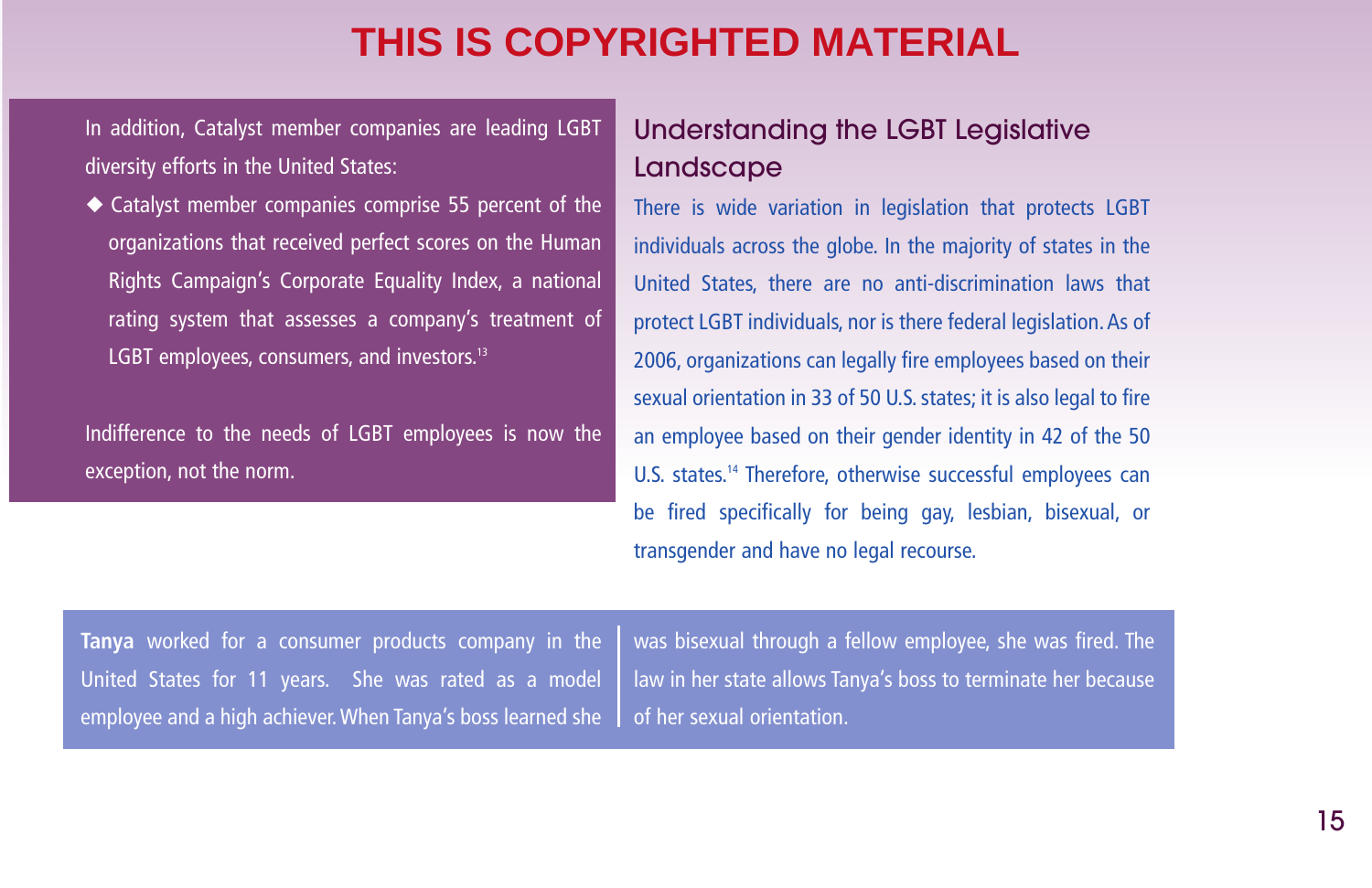In response to the lack of consistent legislation for LGBT employees, many businesses in the United States have chosen to actively provide consistent protection by creating anti-discrimination policies and statements to protect LGBT employees and domestic partnership benefits so that health and insurance benefits can be extended to same-sex partners.

In some areas outside of the United States, federal legislative protection for gays and lesbians has been in place for a long time. For example, legislation allowing gay marriage and civil unions exists in many Western European countries. In these regions, as federal governments have frequently enacted protective laws for LGBT citizens, many businesses have not needed to create unique internal standards for LGBT employees. In particular, Scandinavia has been a world leader in LGBT-inclusion policy. Norway was one of the first

countries in the world to enact anti-discrimination laws protecting homosexuals in areas other than employment, in 1981; Denmark legalized same-sex civil unions in 1989.15

In still other parts of the world, legislation in some countries regards being LGBT as illegal and sometimes punishable by prison or even death.<sup>16</sup> LGBT individuals both inside and outside of work must hide their sexual orientation, gender identity, and/or gender expression to protect their safety. Organizations often find it particularly difficult to support LGBT inclusion in regions where an LGBT-identified individual can face severe legal consequences.

With different social and political histories for LGBT inclusion in each region, we recognize that it is difficult to address the different needs of all LGBT employees in a global organization. Therefore, it is important that organizations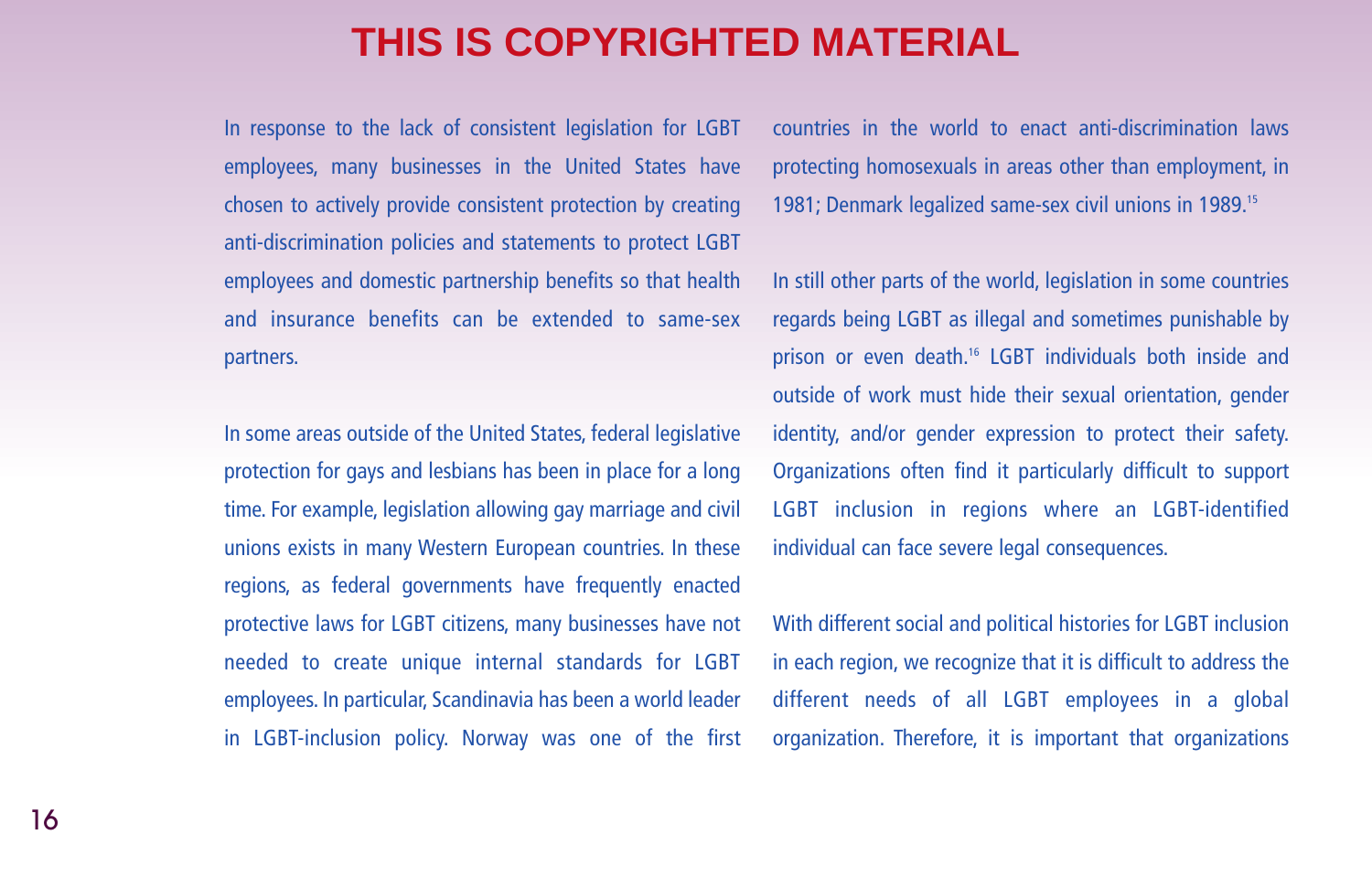start to address LGBT inclusion by building a consistent, inclusive culture in which all employees have equal opportunities. This requires clear and consistent policies and statements that both respect and reinforce LGBT inclusion while remaining sensitive to local, cultural differences.

#### Building a Business Case for LGBT Inclusion

To be effective, a change effort needs a strong rationale that creates a sense of urgency and motivation for the desired change—namely, how it affects the bottom line.18 Making the connection between LGBT inclusion and business results is essential if LGBT inclusion is to be considered a business imperative.

LGBT Legislation Around the World<sup>17</sup> **Gay marriage legalized:** Belgium, Canada, Netherlands, South Africa, Spain, United States (Massachusetts)

**Civil unions or partnerships with same rights as married heterosexuals:** Denmark, Finland, Iceland, New Zealand, Norway, Sweden, United Kingdom, United States (California, Connecticut, New Jersey, Vermont)

**Civil unions or partnerships with lesser rights:** Argentina (one state), Czech Republic, France, Germany (three states), Ireland, Luxembourg, United States (Hawaii, Maine)

There is robust evidence that creating an LGBT-inclusive workplace can be good for business.<sup>19</sup> Here we outline three

mechanisms by which LGBT inclusion can enhance financial profitability: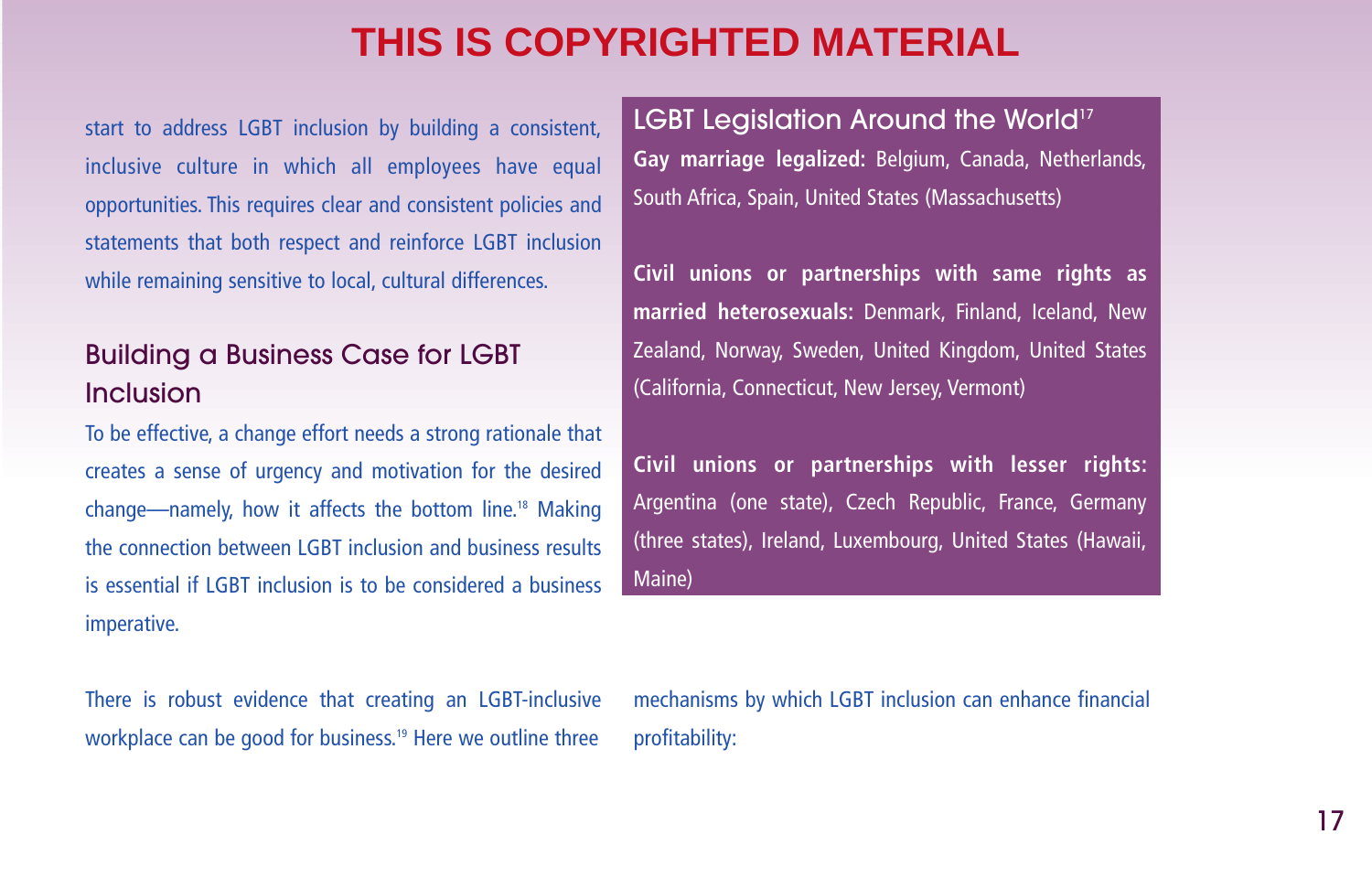**Engage Employees.** LGBT inclusion motivates LGBT employees to do their personal best by maximizing the value of their contributions. It also enables these employees to be authentic at work. When LGBT employees are included, they are able to build valuable networking and mentoring opportunities and be better leaders. LGBT employees who face discrimination at work are less satisfied with their careers and may self-select into positions that offer an LGBTfriendlier work-group yet afford a lower salary.<sup>20</sup> In turn, the decision to work only in these environments can lead to decreased career opportunities. Research shows that 25 to 66 percent of gays and lesbians feel that they endure discrimination at work.<sup>21</sup>

**Reduce Costs.** Research recently showed that a significant minority (12 percent) of lesbian, gay, and bisexual employees left their last jobs because of discrimination.<sup>22</sup> Other research

suggests that in corporations the average cost of the loss of a skilled worker is estimated at more than 100 percent of an employee's annual base pay and benefits.<sup>23</sup> By creating a workplace culture that is LGBT-inclusive, organizations can eliminate differential turnover among LGBT employees and potentially realize significant savings.

**Increase Revenue.** Promoting LGBT inclusion can have a direct impact on financial performance. It can help increase revenue by tapping into LGBT markets and attracting new customers, building customer loyalty, and keeping growth strategies robust and up-to-date. The LGBT consumer market buying power is valued at \$660 billion in the United States as of 2006; in 2011, it is estimated to exceed \$835 billion.<sup>24</sup> Additionally, research shows that the UK lesbian and gay market, assessed at approximately 3 million people, earned over £70 billion in 2005.25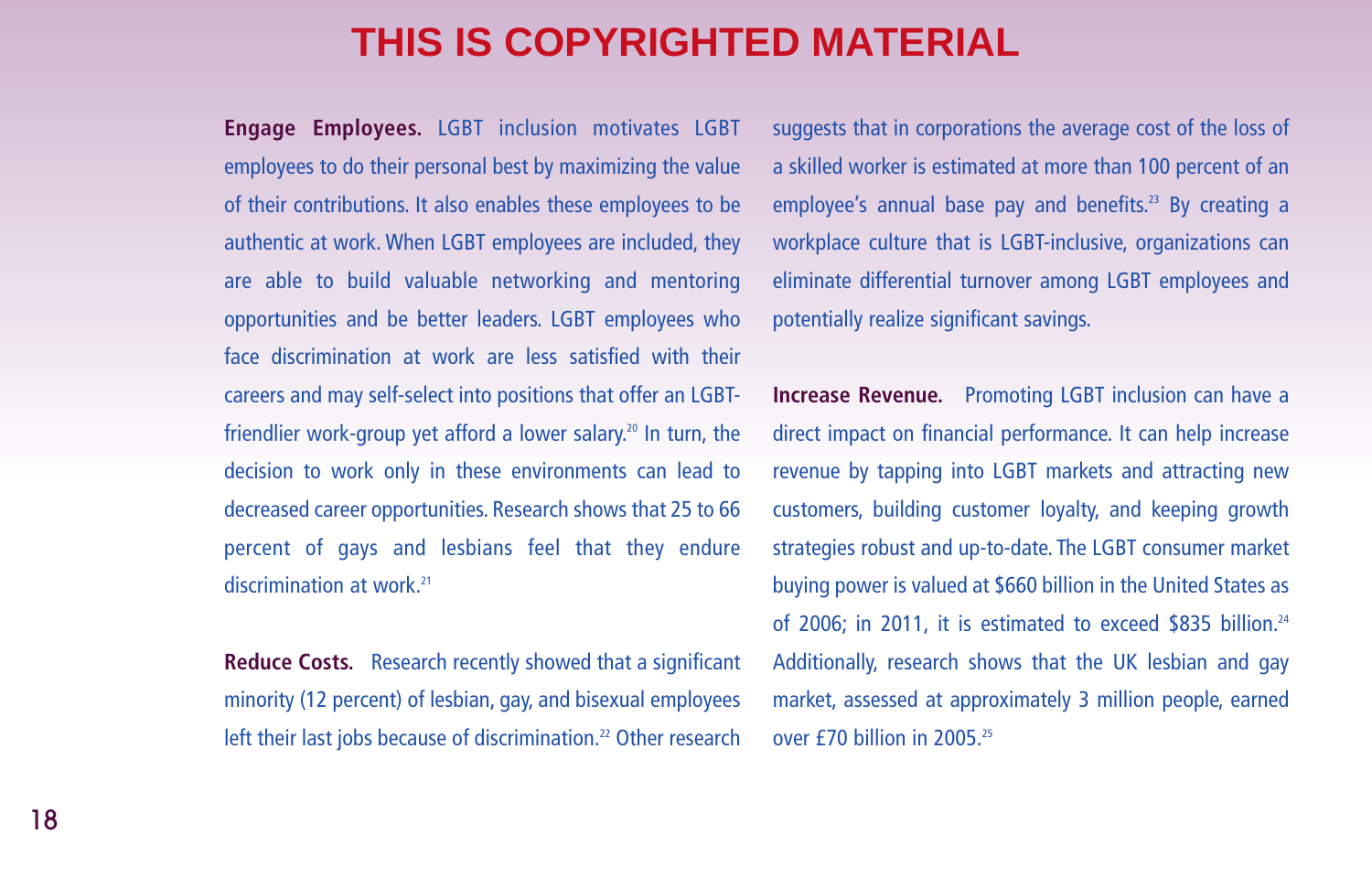Research consistently finds that LGBT consumers have a deeper loyalty to products offered by companies that have progressive policies towards LGBT employees; 88 percent of gay and lesbian adults and 70 percent of heterosexuals are likely to consider purchasing a brand that is known to provide equal workplace benefits to all of their employees, including gays and lesbians.<sup>26</sup> Companies that promote LGBT inclusion can increase their ability to tap into and retain an LGBT consumer base.

#### Going Further: Devising a Strategy to Address Key Barriers Faced by LGBT **Employees**

Heteronormative beliefs and expectations of how women and men should feel, think, and behave are dominant in most workplaces. These beliefs include the notions that women and men have essentially different and oppositional biological and psychological attributes and that individuals should marry someone of a different gender and have children. Often the gender identities, sexual orientations, and/or modes of gender expression found among LGBT employees violate these heterosexual norms. For example, lesbian, gay, and bisexual employees may date or marry people of the same gender. Transgender employees also challenge heterosexist gender norms by identifying with a gender that does not "match" the sex they were assigned at birth.

Because an individual's LGBT identity is not as visible as other demographic characteristics, such as race, many LGBT individuals have a choice of whether to disclose or hide this aspect of their identity. This decision is not easy. Often employees will grapple with this dilemma, considering the likelihood that coworkers may distance themselves for fear of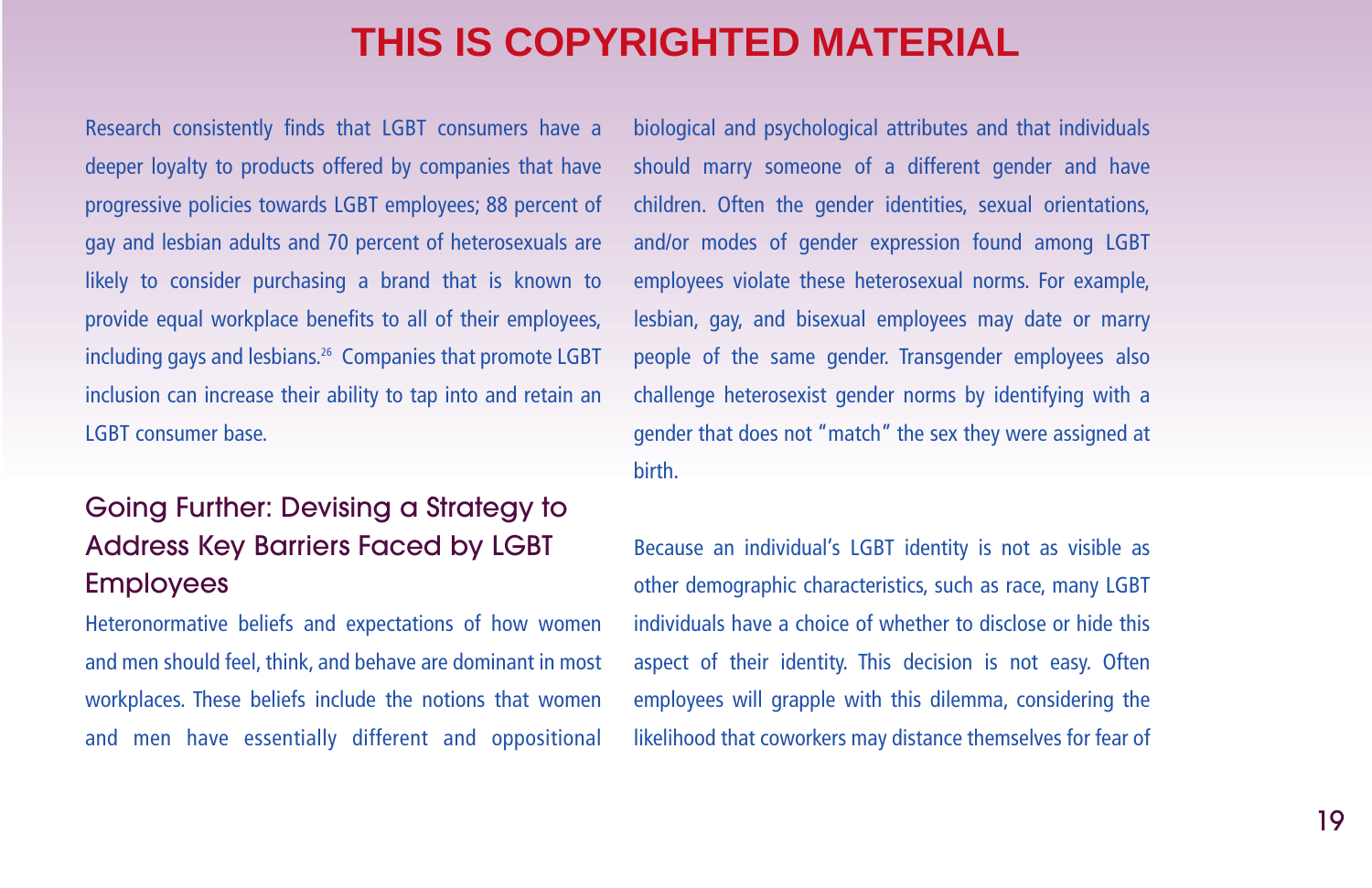being identified as LGBT by association, because they are homophobic, or for other reasons. As out employees, they might also be excluded from projects or clients because coworkers are uncomfortable working with someone who is LGBT. Yet the decision to come out or remain closeted is not just informed by the organizational climate of the immediate work environment; reactions at previous organizations as well as from friends, family, and the community often influence whether employees choose to reveal or hide their LGBT identity. In addition, there are LGBT employees who believe that coming out is not a choice because their affect, mannerisms, and the way they dress mark them as LGBT.

The reality is that the coming-out process is a personal and emotional experience that happens across the lifespan, and the decision to come out must be made with each new coworker, client, or manager.<sup>27</sup> For many LGBT employees, the

decision with each of these people can be met with negative consequences both personally and professionally. Therefore, it is important that organizations take deliberate measures to ensure their inclusion strategies address the specific barriers associated with either choice, regardless of whether it is to stand out or to blend in.

**Standing Out From the Crowd: Out Employees.** For an LGBT employee, engaging in activities such as discussing one's personal life, sharing information about family members, displaying photos of one's spouse and children activities that non-LGBT employees routinely engage in—can show non-compliance with unspoken heterosexual norms. There is abundant evidence that people who challenge these and other gender norms are often met with social disapproval, and in some cases, even violence.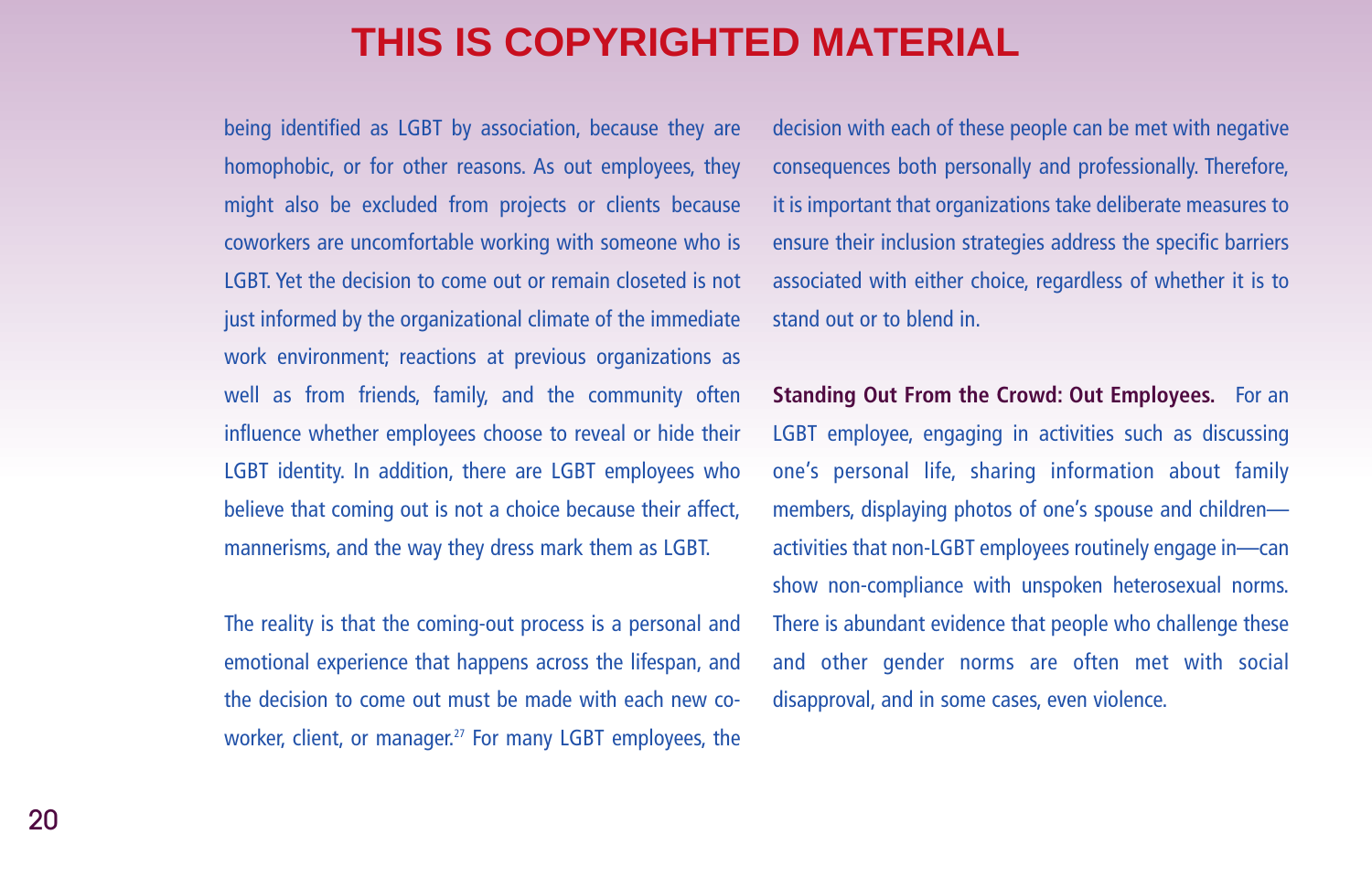Research consistently reports that one-quarter to two-thirds of LGBT employees encounter extensive discrimination in the workplace.<sup>28</sup> Given the significant risks attached to disclosing LGBT status, it is no wonder that many employees choose to remain in the closet.<sup>29</sup> Still, many employees choose to take the risk and make the decision to disclose their identity and come out to one, a few, some, or all of their colleagues.

One reason for taking the risk to come out is to forge better working relationships with coworkers and clients. By sharing their personal lives, social activities, and relationships, just as their non-LGBT coworkers do every day, LGBT employees often develop more effective personal connections that may form the basis of more effective professional relationships. These ties extend to the organization as well. Research has found that employees who disclose their sexual orientation at work are more loyal to and more aligned with the goals of their organizations and have higher levels of job commitment and job satisfaction.<sup>30</sup>

As described above, when LGBT employees feel comfortable coming out at work there are significant potential benefits both to the business and to the individual. Therefore, it is especially vital for organizations to support out LGBT employees. Organizations can do this by:

- ◆ Increasing sensitivity and awareness among both LGBT and non-LGBT employees;
- ◆ Educating employees through LGBT diversity training;
- ◆ Examining social activities that reinforce heteronormative values (such as exclusive husband-wife functions and children-centered activities) and hosting more inclusive activities;
- ◆ Providing LGBT anti-discrimination policies and statements as well as domestic partner benefits;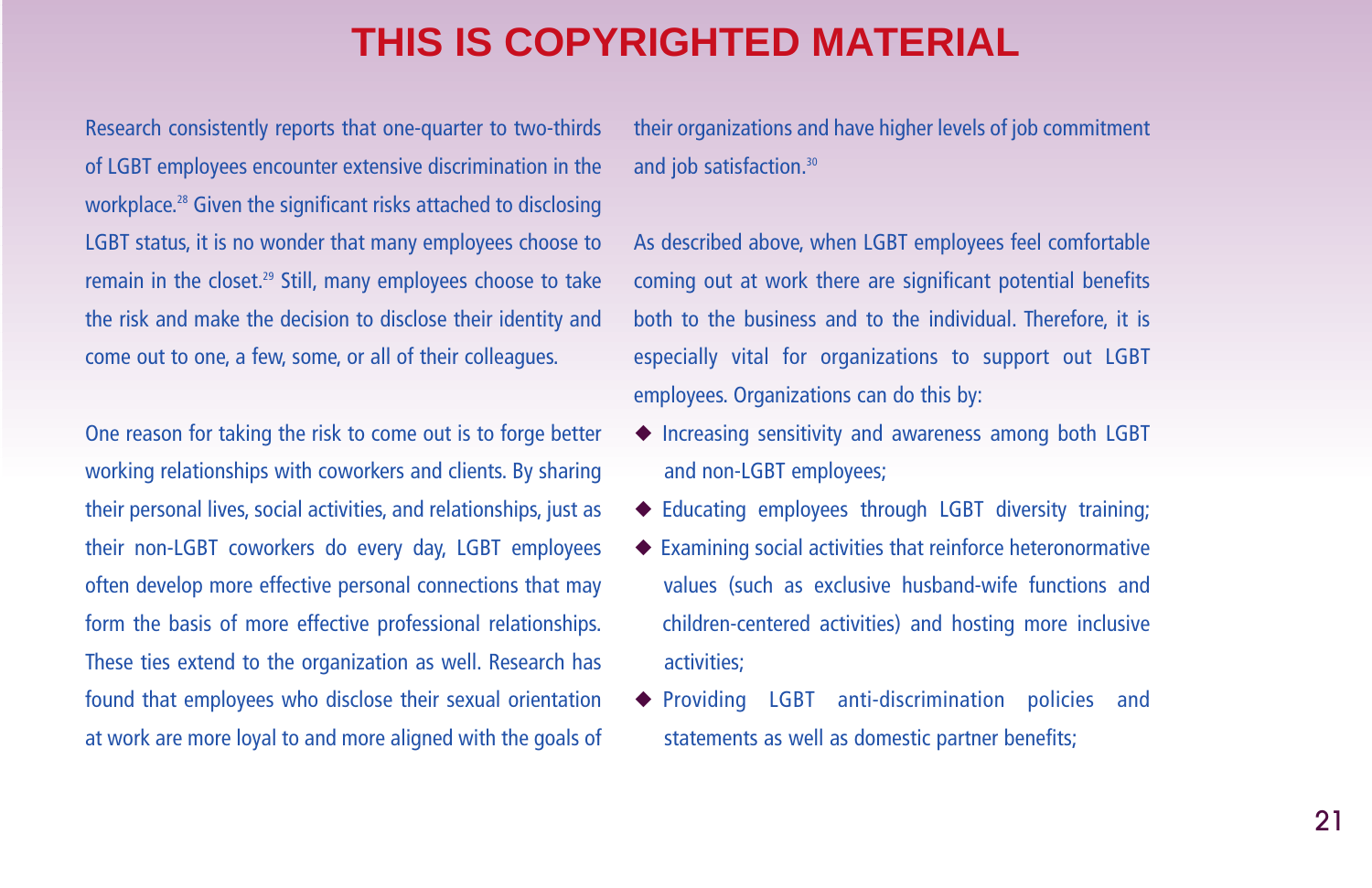◆Developing LGBT-inclusive programs such as resource groups, networking, and mentoring programs.

**Blending In: Closeted Employees.** Other LGBT employees may evaluate their current workplaces, assess information from present and past experiences, and decide not to openly disclose themselves as LGBT. Concealment of LGBT identity is often a necessary method of survival in workplaces nonwelcoming of LGBT employees.

Closeted employees closely monitor discussions about their personal lives and loved ones. This means that they must constantly and carefully examine each of their thoughts and actions—all day, every day.

There are many stereotypes of the attitudes and interests of LGBT individuals, which others often use as indicators of

LGBT identity. Closeted LGBT employees must monitor the way they dress, their interests in gender-stereotypic activities, such as sports, film, and even their musical interests, because they might not be seen as gender-appropriate. Women and men, both LGBT and non-LGBT alike, have a wide range of interests. So-called gender-appropriate interests are merely culturally based stereotypes.

The monitoring needed to keep an individual's LGBT identity hidden can be draining and damaging for LGBT employees. Constant vigilance requires an enormous effort that likely detracts from energy LGBT employees could be expending on the job, and they may not perform as well as they could. This self-monitoring, therefore, may protect them from discrimination, but it is not without costs.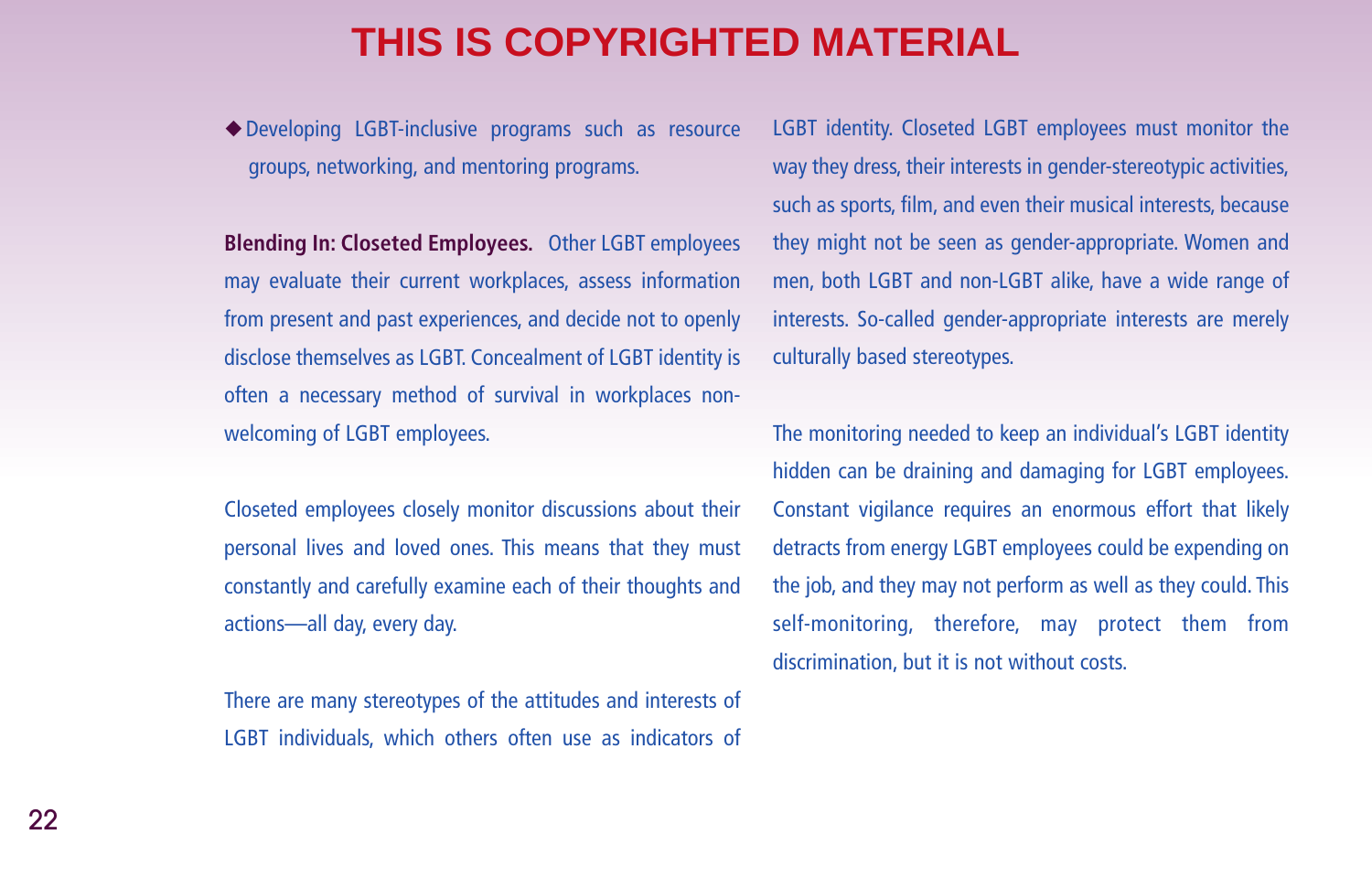Social distance between LGBT and non-LGBT employees can result in decreased interaction of LGBT employees in social networks. For example, coworkers may not understand why an LGBT employee constantly avoids conversations about family and personal life. At the same time, closeted LGBT employees may distance themselves from other LGBT employees to protect themselves from being identified as LGBT by association.<sup>31</sup> Consequently, closeted LGBT employees often utilize fewer supportive resources in their organization, such as LGBT employee resource groups and valuable formal and informal mentoring relationships.

In addition, closeted LGBT employees often face the assumption from peers and supervisors that they are not authentic or honest people, and these assumptions can compromise their image as trustworthy coworkers and affect ongoing interactions and opportunities for advancement.

Research has shown that heterosexual people have negative attitudes toward gay men and lesbians when they discover an individual's LGBT identity from another person or through guesswork or deduction, as opposed to direct disclosure from the LGBT employees themselves.<sup>32</sup>

Organizations need to support all LGBT employees, whether they are selectively out, fully out, or closeted. Organizations can make all LGBT employees feel included by:

- ◆ Making LGBT inclusion an organizational priority;
- ◆ Creating LGBT resource groups that are accessible to all employees;
- ◆ Maintaining membership confidentiality for all company LGBT resource groups;
- ◆ Posting materials about LGBT employee benefits, programs, and activities on a public space available to everyone, such as the intranet or company-wide emails.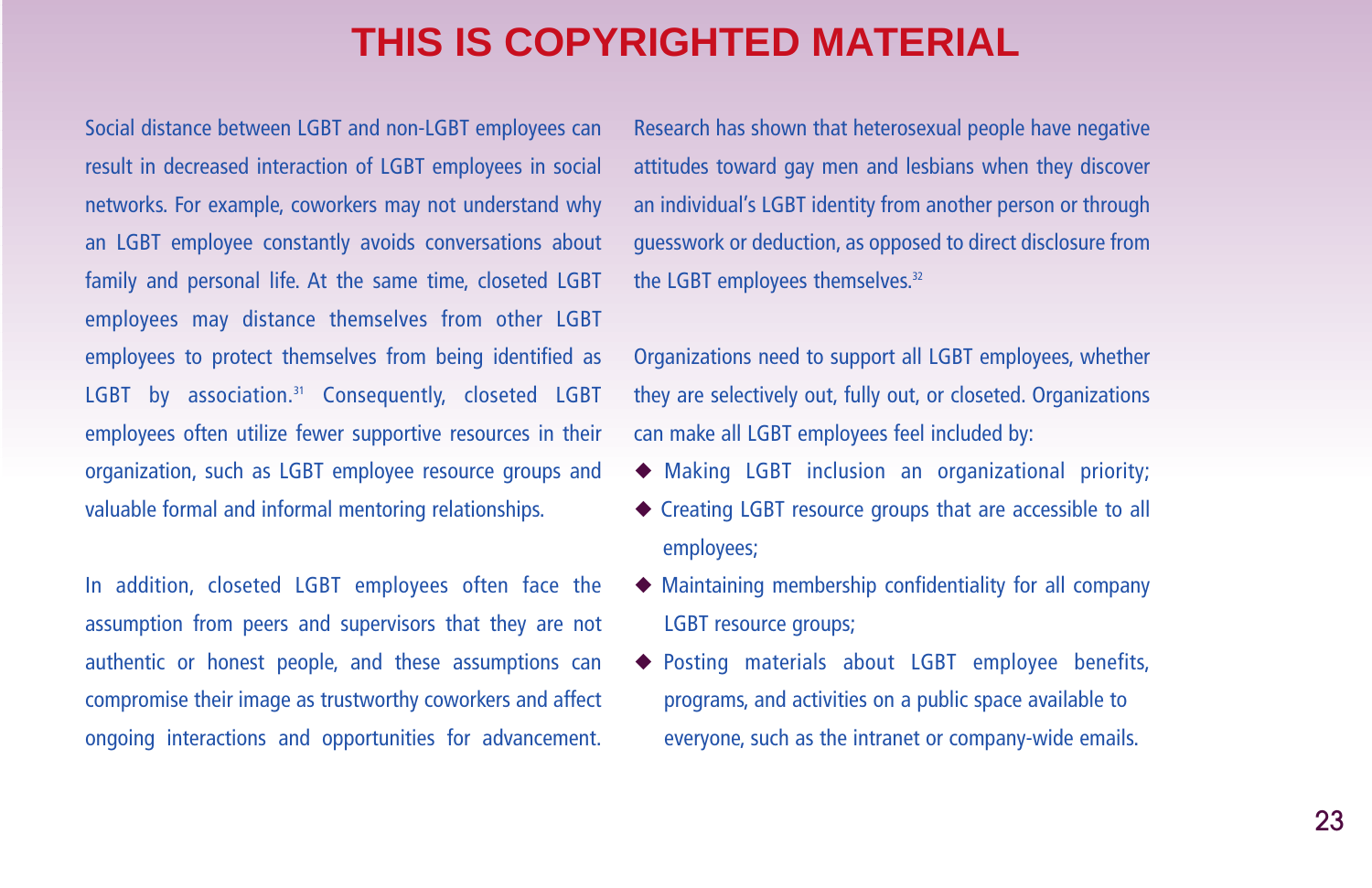#### Moving Up the Ladder: LGBT Employees and Career Development

Choosing a career in a particular field or industry is a complex task for everyone, LGBT and non-LGBT alike. To build an optimal career track, most employees consider a number of individual and employment factors. These may include their personal interests and skills, career rewards, financial payoff, as well as job location and the possibility for travel.

Yet LGBT employees have to consider an additional set of criteria. Because fully LGBT-inclusive workplaces, professions, and industries have been traditionally quite few, LGBT individuals have to weigh their ability to integrate their LGBT identity with their work interests, skills, and the location of the job. As such, LGBT employees face difficult dilemmas as they develop and manage their careers. Furthermore, even when LGBT employees succeed in their careers, they face

additional challenges. The increased visibility of employees as they rise in their careers, for example, can increase the risk of making their LGBT identity involuntarily public. As a result LGBT employees may face work environments that are LGBT non-inclusive, or individuals might not be ready to fully disclose their LGBT identity and deal with the ramifications.

Despite these risks, many LGBT individuals still prioritize their career interests and therefore find themselves in work environments that might not be fully LGBT-inclusive. As we explain in more detail below, the barriers to advancement that LGBT employees face are complex and embedded throughout many organizations.

**Moving Up the Ladder.** In many fields, career development means advancing into a managerial position. Success as a leader often brings increased visibility and the development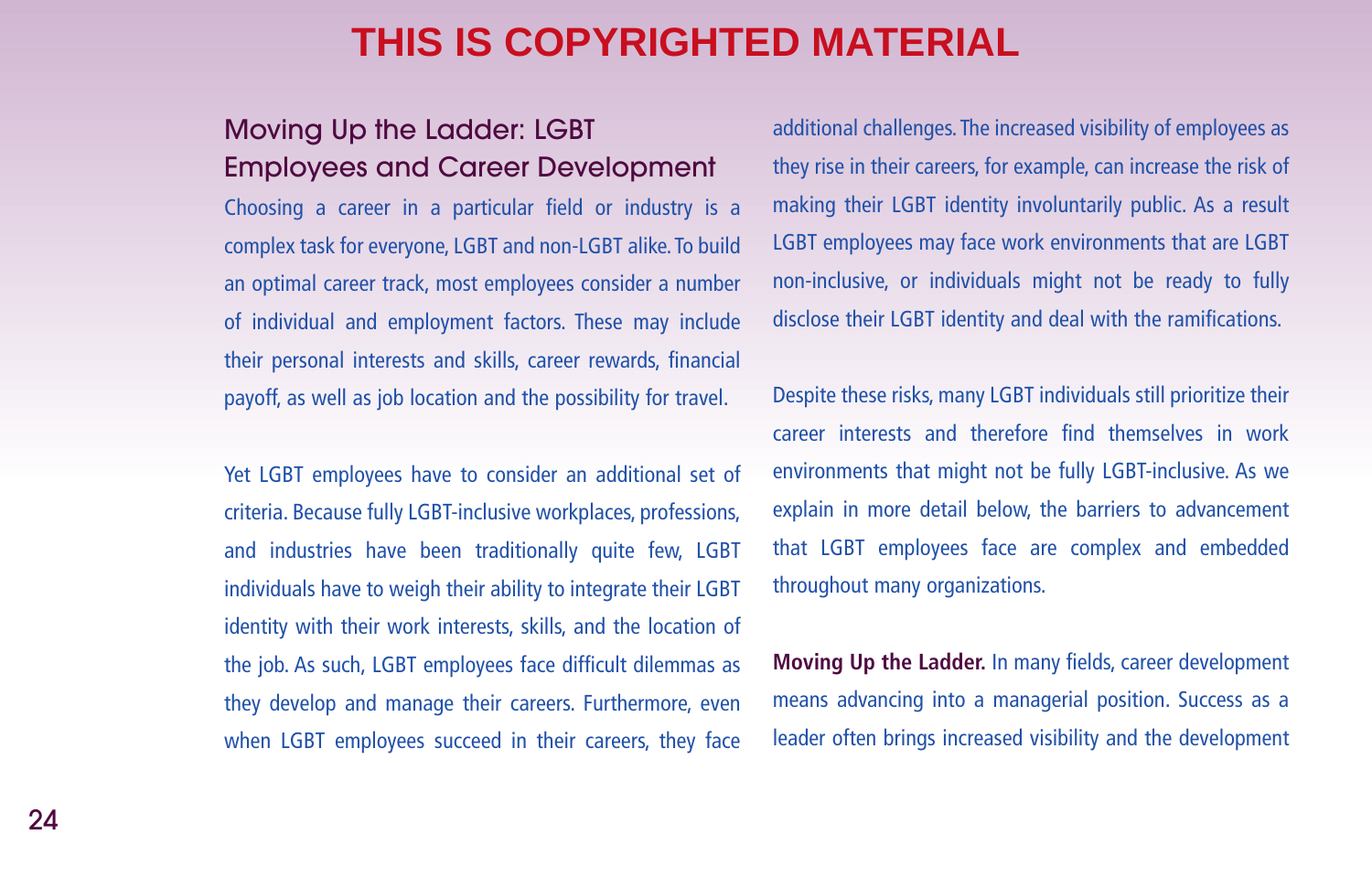of personal relationships, both internally, with coworkers, managers, and senior leadership, as well as externally, with clients, business contacts, and industry leaders. LGBT employees may question whether it is safe to disclose their LGBT identity in either context.

For example, managers are often requested to attend client dinners, work-related off-site functions, and social gatherings. These social events frequently require that a spouse or partner attend, and conversations often blend the personal and professional. LGBT employees must not only decide whether they can disclose their LGBT identity safely, but they also have to decide whether they can bring their partners to workplace functions. Moreover, they may feel compelled to disclose details of their lives as LGBT persons.

**Paula**, a gay woman in her late 20s, is a district manager at a major multinational organization in the middle United States. She loves the work, performs well, and has received numerous promotions. Her organization has few out LGBT employees in leadership positions. Therefore, although Paula has a partner, she is not out at work. Paula's fellow managers frequently talk about their spouses and weekend plans with family and friends. Should Paula talk about her partner and their weekend plans as well?

**Geographic Mobility.** Often, frequent travel and relocation are a prerequisite for advancement to a leadership position. Managers can be asked to relocate within their home countries or to a different region completely. While relocation can create difficulties for all employees, LGBT employees face a unique set of obstacles and concerns that can often lead to discrimination as their careers progress. For example, they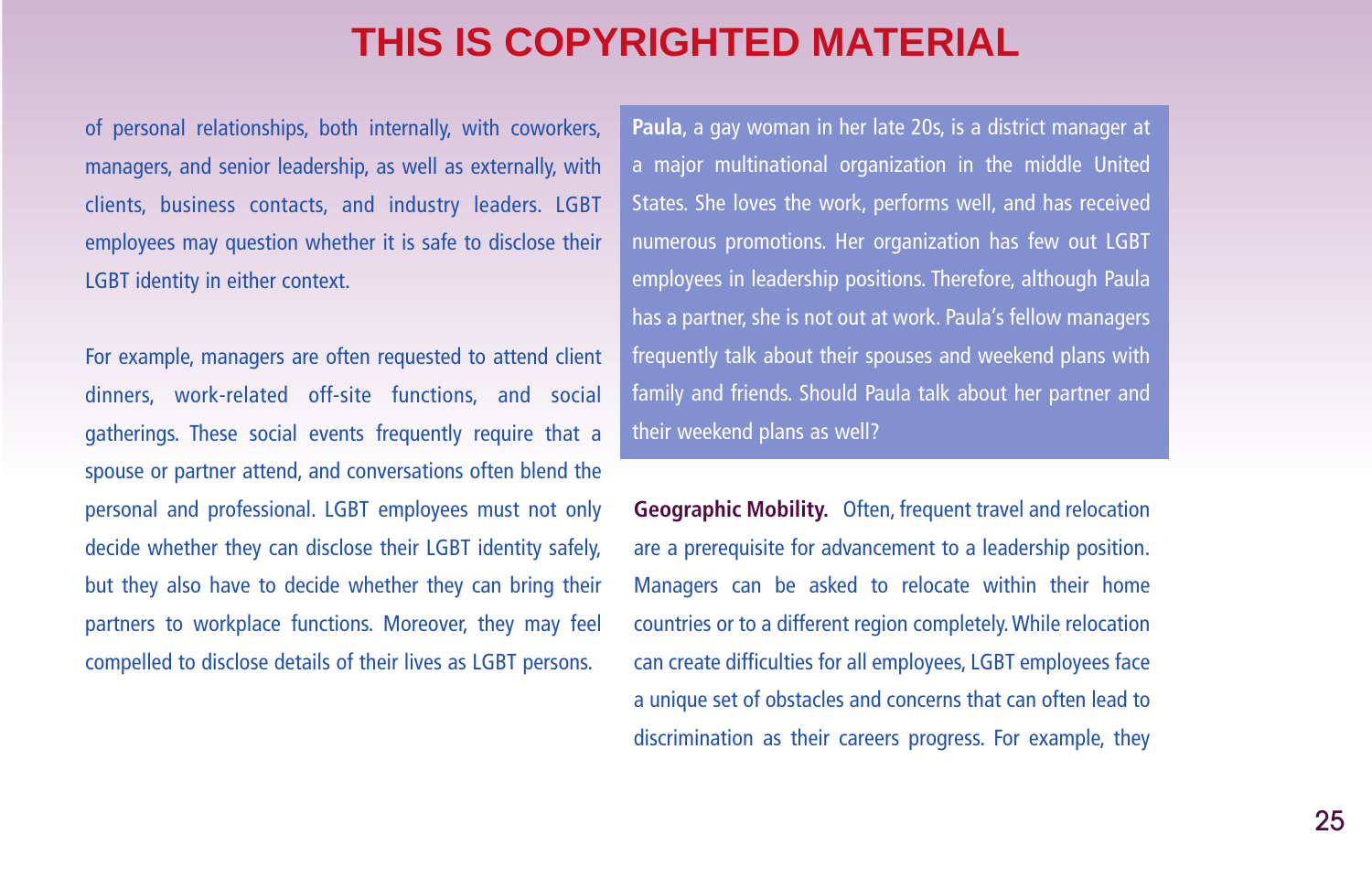may be asked to relocate to a geographic area that is nonwelcoming to LGBT individuals, or they may have to relocate without sufficient partner relocation benefits and resources. LGBT employees in non-welcoming work environments can put their careers in jeopardy if they have to tell a supervisor about their same-sex partner.

**Supporting the Advancement of LGBT Employees.** As LGBT employees advance in their careers, they must navigate challenging aspects of LGBT inclusion. Organizations can take steps to support LGBT employees in their career development.

◆ As employees move up the ladder to leadership positions, organizations can convey clear and consistent messages that LGBT employees and their partners are welcome at work-related events. By making sure that invitations and promotional materials welcome both spouses and partners, organizations send a strong message that LGBT inclusion is valued.

**Henry** has worked for a Fortune 500 company for four years. To be promoted at this organization, it is important that employees work across multiple offices. Henry is out to a select number of coworkers but not his supervisor. He is hesitant about being relocated to offices in towns that might be LGBT non-inclusive. How does he address this with his direct supervisor?

◆ When considering employees for significant travel and relocation, both human resources professionals and managers must be sensitive to the needs of LGBT employees. With training, managers who want to be supportive will have the tools to ask the right questions and understand the importance of holding all conversations in strict confidence.

#### Gender Identity and Gender Expression: Transgender Employees at Work

Transgender inclusion is the protection and inclusion of employees on the basis of their gender identity and/or gender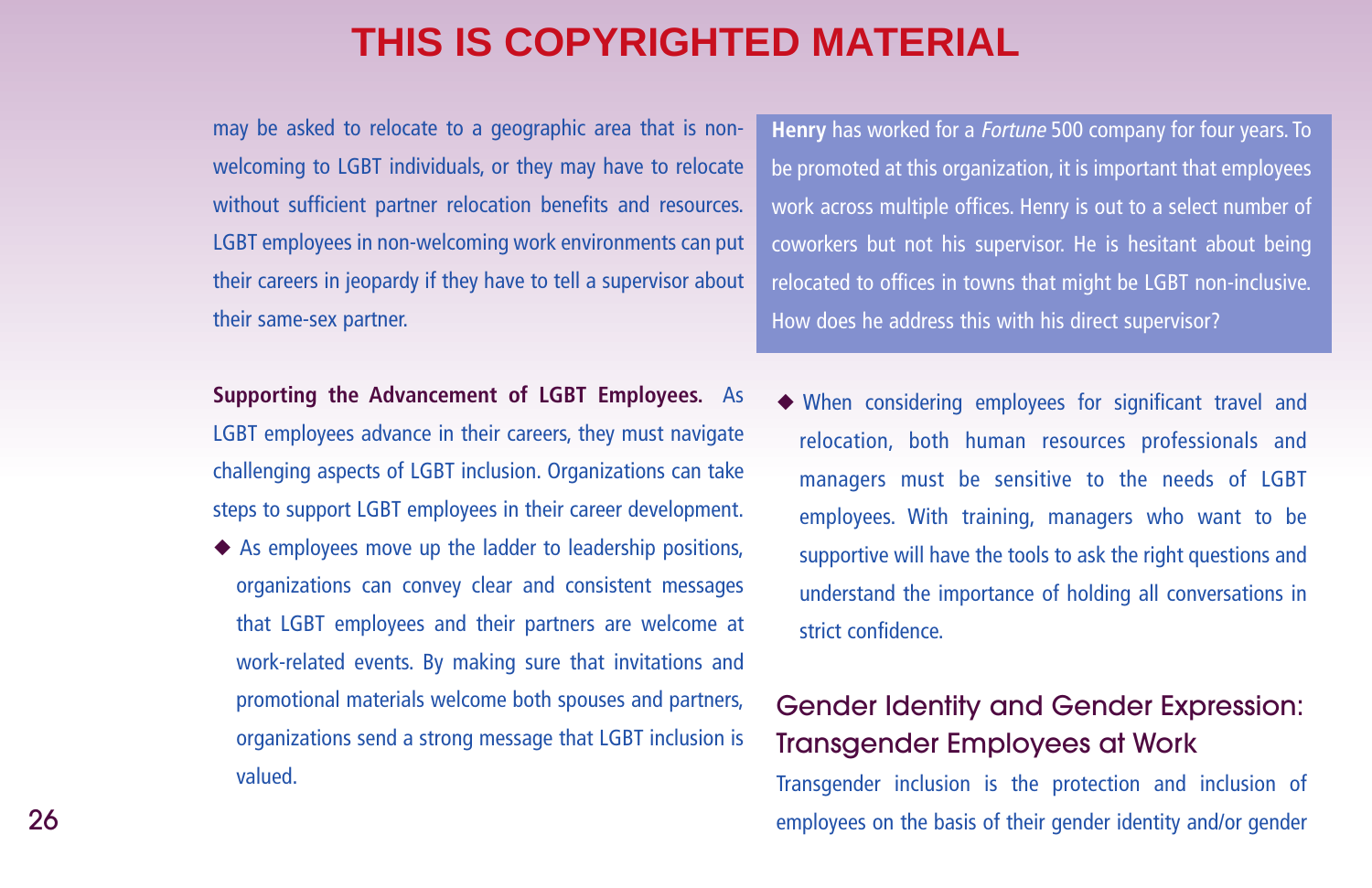expression. Gender identity is defined as the inner sense of being a female or male, regardless of biological birth sex. Gender expression is how an individual manifests a sense of femininity or masculinity through his or her looks, behavior, grooming, or dress. Yet gender identity and gender expression are different from, and do not predict, sexual orientation, which is a term commonly used to refer to a person's emotional, romantic, or sexual attraction to individuals of a particular gender (women or men).

Because transgender inclusion is very new territory for most organizations, transgender employees are often not protected by existing sexual orientation anti-discrimination policies and statements. This lack of policy, combined with a lack of public education on the transgender community, often leads to misunderstandings and discrimination at work.

The traditional cultural norms and stereotypes of gender identity and gender expression are infrequently challenged at work. Most employees conform in behavior and dress to the gender norms that our culture assigns to each biological sex. Transgender employees challenge the norms and beliefs about the relationship between gender and biological sex. By disclosing themselves as transgender in the workplace, they can do a number of things that break the mold: transgender employees may change their names, ask coworkers to refer to them with a new pronoun (using the term "he" instead of "she"), and dress in a way that does not conform to gender norms and behaviors prescribed for their biological sex.

Breaking the "rules" of gender identity and gender expression is, by nature, extremely public and sometimes a necessary component of transition. In fact, transgender employees who elect for surgery may have to live their new gender role for at least one year in order to be deemed eligible. Therefore, transgender employees are frequently at risk for facing extreme discrimination. Coworkers are often confused about the process; they may feel uncomfortable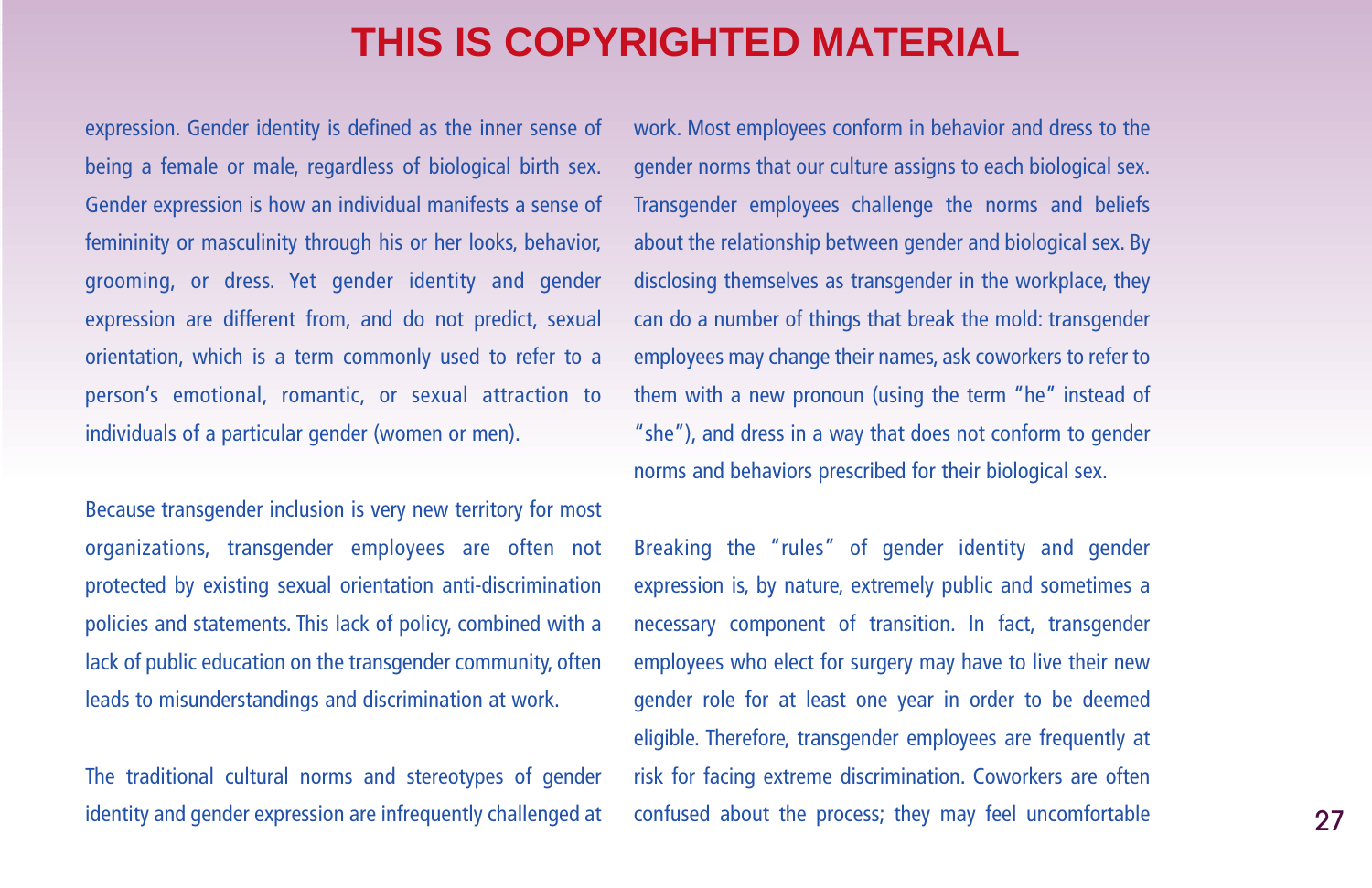when transgender employees start using a different bathroom or dressing in a different manner.

Transgender employees who transition from living as one gender to living as another gender face a difficult process this is not an easy or overnight process that happens on a whim. Society can make this transition arduous—from strangers questioning their gender to coworkers confused about which pronoun to use—and the responses are not always positive. To transition, transgender individuals must

see a medical professional and rigorously discuss their thoughts on their gender identity, may take hormones, and may possibly participate in expensive surgery.

Organizations are often inexperienced in supporting transgender employees. Rather than letting the arrival of a transgender employee in an organization create confusion, organizations can incorporate transgender education into their LGBT-inclusion efforts, as well as include gender identity and expression in their diversity and inclusion policies.<sup>33</sup>

**Jenna,** a male-to-female transgender employee at a Fortune 500 company, told her supervisor that she was planning to have sex reassignment surgery. She explained that living fully as a woman for at least one year was one of the necessary prerequisites for the surgery. Jenna had always been a top performer in the company, was well-liked by others, and was considered a "team player." Because this is a key learning

opportunity, Jenna's supervisor needs to be able to turn to a human resources or diversity practitioner on staff for direction on how to manage the situation appropriately, ensuring that Jenna is supported and that her coworkers are educated on the process. Dealing with the questions, concerns, or even fears that Jenna's coworkers might have is an important facet of transgender inclusion.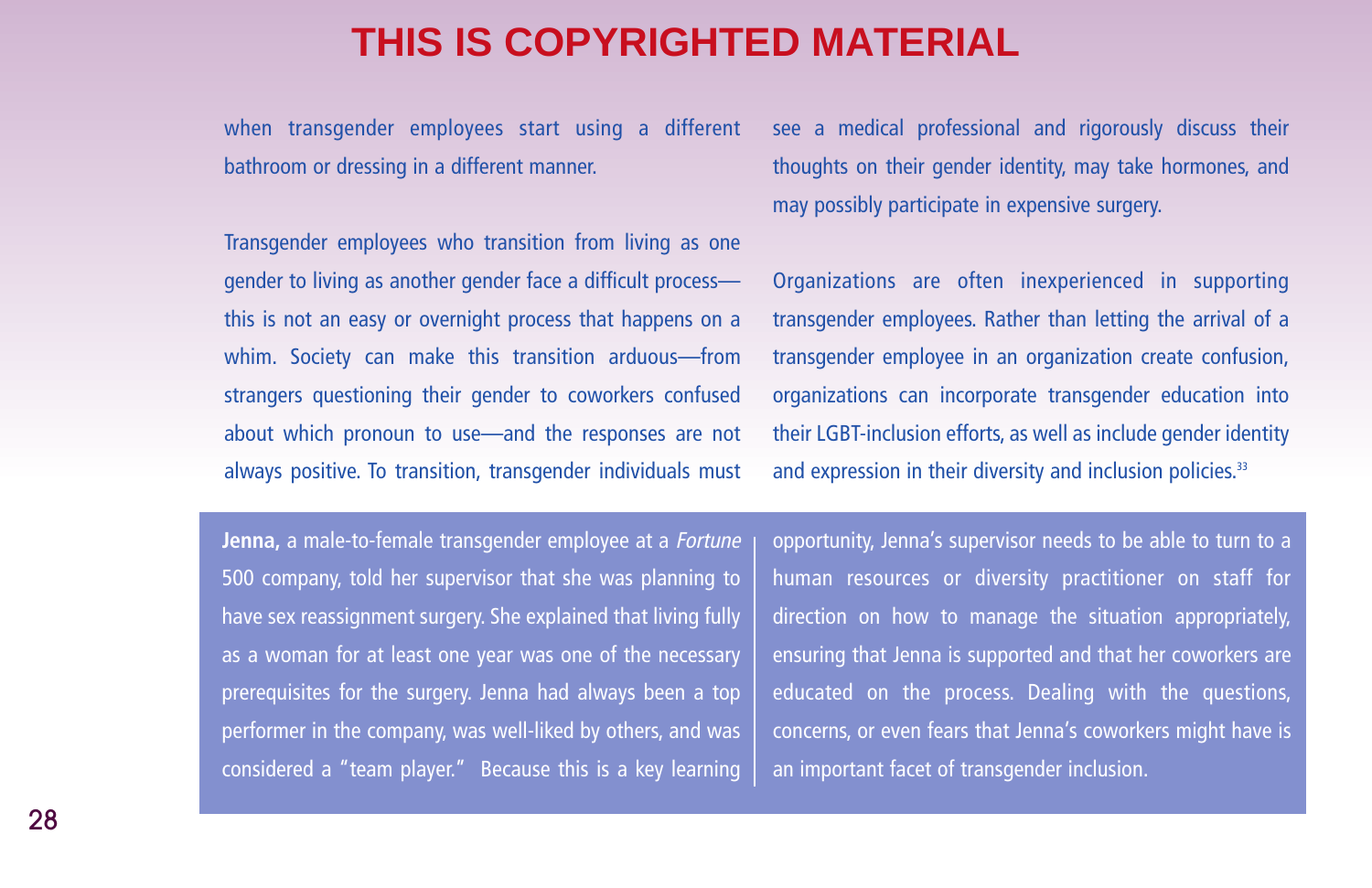#### In Summary

LGBT initiatives are a core aspect of effective diversity and inclusion initiatives in more and more organizations in the United States and across the world. Making the connection between LGBT inclusion and business results is essential if LGBT inclusion is to be considered a high priority business issue. By successfully creating an LGBT-inclusive culture, organizations can compete in the war for talent, minimize attrition and its associated costs, and gain wider access to LGBT consumer markets.

In order to build and maintain effective LGBT-inclusive initiatives, employees throughout an organization need to have an accurate understanding of the challenges LGBT employees face throughout their careers. Deciding whether to stand out or blend in with their coworkers is a complex decision that many LGBT employees make in their careers. LGBT employees who decide to come out at work develop

stronger, more personal interactions with coworkers and clients. These interactions are often the key to building effective and profitable professional relationships. Yet supporting closeted LGBT employees is equally important. Because closeted LGBT employees often utilize fewer supportive resources in their organization, they can miss out on important professional development opportunities.

What can organizations do to systematically create an LGBTinclusive culture? We recognize that there is not an easy answer. Educating all employees on LGBT inclusion is vital to the success of an initiative. Many senior executives and line managers may currently, or potentially, have LGBT employees reporting to them. With education on the barriers that LGBT employees face, managers can create a more even playing field for everyone. Managers need to work with diversity practitioners to create clear and consistent messages on LGBT inclusion throughout an organization.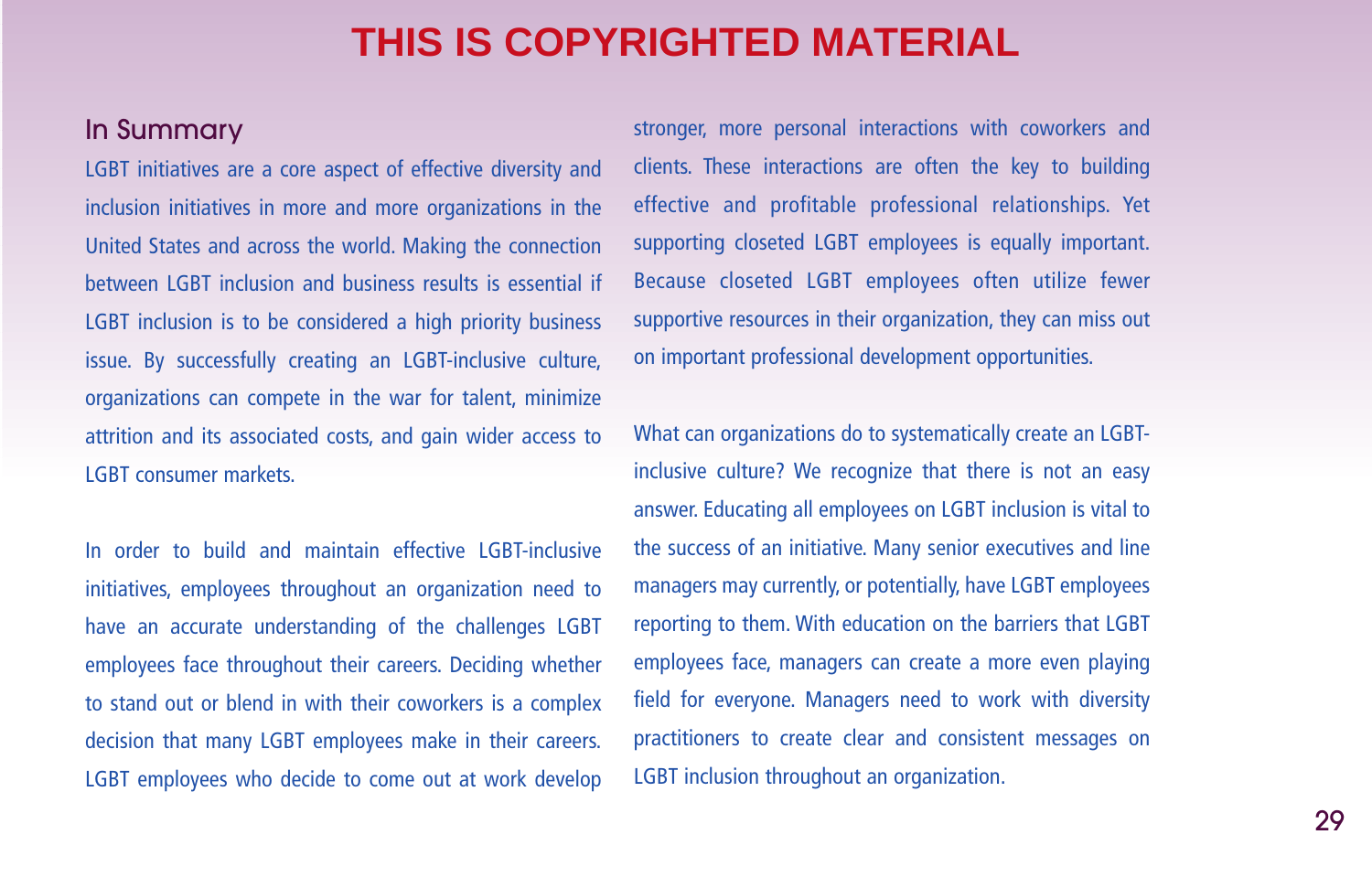In upcoming work, we will help organizations identify the key steps to building a strategic and customized LGBT initiative. By understanding current organizational needs and setting a

solid strategy for an LGBT-inclusion initiative, organizations can foster a truly inclusive culture and create lasting change.

#### **Endnotes**

- <sup>1</sup> For more information, see: World Health Organization, "What Do We Mean by 'Sex' and 'Gender.'"
- http://www.who.int/gender/whatisgender/en/index.html
- <sup>2</sup> For further information on LGBT communities around the world, see the International Lesbian and Gay Association (ILGA), www.ilga.org; the Human Rights Campaign (HRC), www.hrc.org; Richard Parker and Peter Aggleton, eds., Culture, Society and Sexuality: A Reader (London/Philadelphia: UCL Press, 1999).
- <sup>3</sup> Catalyst and The Conference Board Europe, Women in Leadership: A European Business Imperative (2002).
- <sup>4</sup> Chloe House, "Out and About: Predictors of Lesbians' Outness in the Workplace" (PhD dissertation, Pennsylvania State University, 2004).
- <sup>5</sup> The New York Times, Seeking Success on the Next Frontiers of Diversity (2006).
- <sup>6</sup> Catalyst, Women "Take Care," Men "Take Charge:" Stereotyping of U.S. Business Leaders Exposed (2005).
- <sup>7</sup> Lisa Bennett and Gary J. Gates, The Cost of Marriage Inequality to Children and their Same-Sex Parents: A Human Rights Campaign Foundation Report – April 13, 2004 (2004).
- <sup>8</sup> All personal stories in this report are composites made from real conversations with LGBT-identified employees, LGBT initiative leaders at Catalyst member companies, and LGBT-inclusion experts. All names have been changed to protect anonymity.
- <sup>9</sup> Out and Equal, "In the LGBT Workplace: Seven out of Ten Heterosexuals Today Know Someone Gay" (October 10, 2006).
- http://www.outandequal.org/news/headlines/WiteckCombsHarrisSurvey.asp
- <sup>10</sup> Human Rights Campaign, The State of the Workplace for Gay, Lesbian, Bisexual and Transgender Americans 2005-2006 (2006).
- <sup>11</sup> As of 2006, the ten companies are: Hewlett-Packard; Pepsi; American Express; Wells Fargo; Ford; JP Morgan; Citigroup; Prudential; Sprint; Merrill Lynch. For more information, see: Catherine Plato, "Best Lesbian Place to Work," Curve (November 2006): p. 38-40.
- <sup>12</sup> Catalyst, 2006 Catalyst Member Benchmarking Report (2006). <sup>13</sup> Human Rights Campaign, Corporate Equality Index 2006 (2006).
- <sup>14</sup> Human Rights Campaign, "Your Community Get Informed Laws/Legal Resources."http://www.hrc.org/Template.cfm?Section=Get\_Informed3&CONTE  $NTID = 2798$
- <sup>15</sup> Daniel Ottosson, "LGBT World Legal Wrap Up Survey," ILGA, International Lesbian and Gay Association (November, 2006). For further information, see: Jens Rydström, "Legalizing Love in a Cold Climate: The History, Consequences, and Recent Developments of Registered Partnership in Scandinavia." [accepted for publication in Sexualities: Studies in Culture and Society in 2007.] <sup>16</sup> The Advocate, "Death by Sodomy" (September 12, 2006): p. 25.
- $17$ The Economist, "Until Death Do Us Part: Success and Setbacks in the Campaign for Gay Marriage" (November 30, 2006).
- <sup>18</sup> Catalyst, Making Change: Creating a Business Case for Diversity (2002).
- <sup>19</sup> M.V. Lee Badgett, Money, Myths, and Change: The Economic Lives of Lesbians and Gay Men; Worlds of Desire: The Chicago Series on Sexuality, Gender, and Culture (Chicago: The University of Chicago Press, 2001); Kirk Snyder, The G Quotient: Why Gay Executives are Excelling as Leaders…And What Every Manager Needs to Know (San Francisco: Jossey-Bass Publications, 2006).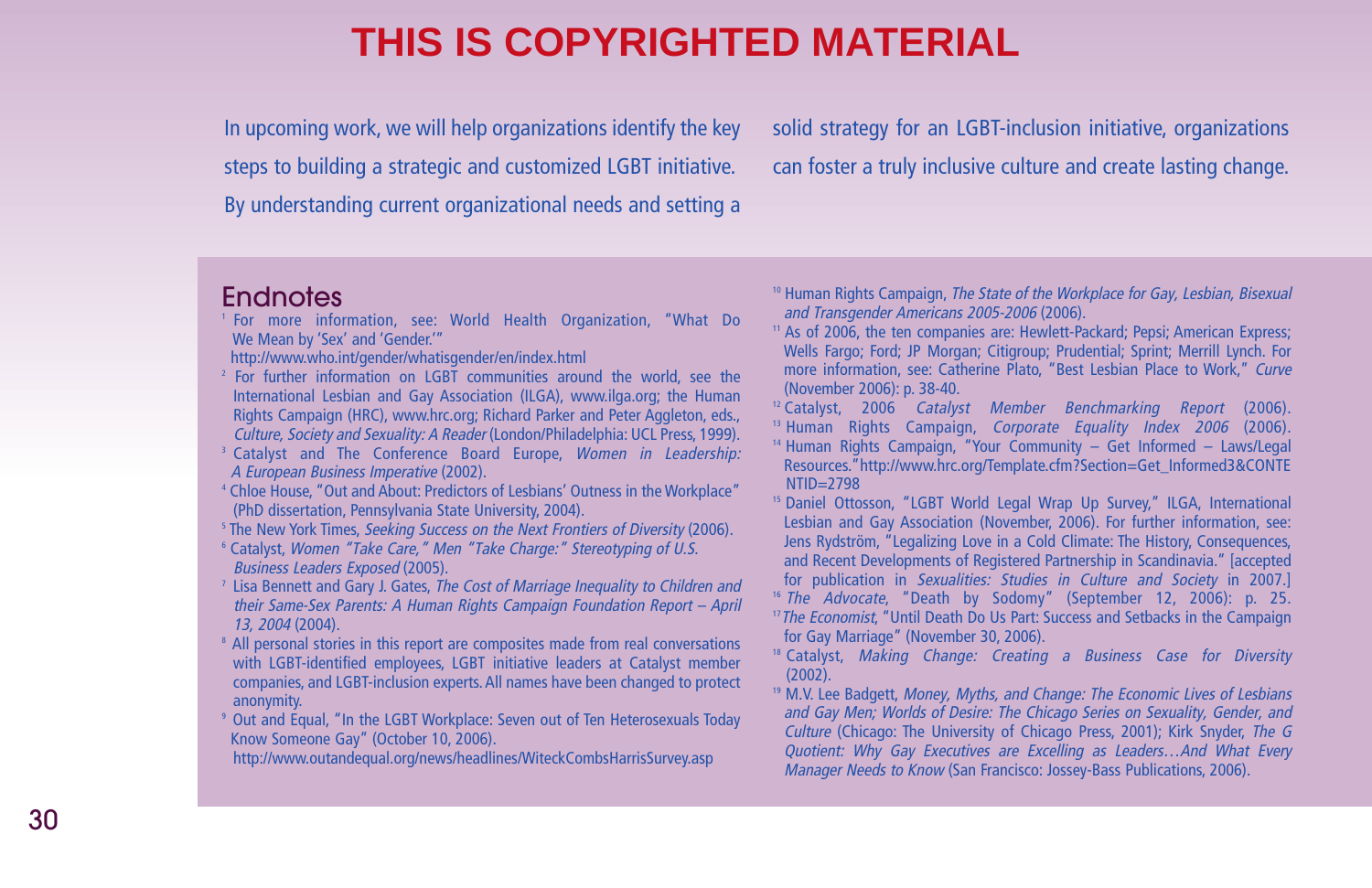- <sup>20</sup> Belle Rose Ragins and John M. Cornwall, "Pink Triangles: Antecedents and Consequences of Perceived Workplace Discrimination Against Gay and Lesbian Employees," Journal of Applied Psychology, vol. 86, no. 6 (December 2001): p. 1244-1261.
- <sup>21</sup> Belle Rose Ragins, "Sexual Orientation in the Workplace: The Unique Work and Career Experiences of Gay, Lesbian and Bisexual Workers," Research in Personnel and Human Resources Management, vol. 23 (2004), p: 35-120.
- <sup>22</sup> Belle Rose Ragins and John M. Cornwall, "Walking the Line: Fear and Disclosure of Sexual Orientation in the Workplace." (paper presented at the Academy of Management Annual Meeting, Washington D.C., August, 2001).
- <sup>23</sup> Saratoga Institute, The 1999 Emerging Workforce Study (1999).
- <sup>24</sup> Witeck-Combs Communications, "Buying Power of U.S. Gays and Lesbians to Exceed \$835 Billion by 2011" (January 25, 2007).
- http://www.witeckcombs.com/news/releases/20070125\_buyingpower.pdf
- <sup>25</sup> Echelon, "New Gay Market Research Adds Up the Buying Power of Pink Pounds—All 70 Billion of Them" (January 23, 2006).
- http://www.echelonmagazine.com/news\_ukbuyingpower.htm
- <sup>26</sup> Harris Interactive, "Large Majorities of Heterosexuals and Gays Likely to Consider a Corporate Brand that Provides Equal Workplace Benefits to All Employees, Including Gay and Lesbian Employees" (February 6, 2007). http://www.harrisinteractive.com/news/allnewsbydate.asp?NewsID=1171
- $27$  Jeffrey P. Prince, "Influences on the Career Development of Gay Men," The Career Development Quarterly, vol. 44, no. 2 (December, 1995): p. 168-177. <sup>28</sup> Ragins.
- <sup>29</sup> In the majority of states in the United States, LGBT-identified employees can be legally fired at work. See Human Rights Campaign, "Statewide Antidiscrimination Laws and Policies" (January, 2007).
- http://www.hrc.org/Template.cfm?Section=Your\_Community&Template=/Conte ntManagement/ContentDisplay.cfm&ContentID=14821
- <sup>30</sup> Nancy E. Day, "The Relationship Among Reported Disclosure of Sexual Orientation, Anti-Discrimination Policies, Top Management Support and Work Attitudes of Gay and Lesbian Employees," Personnel Review, vol. 29, no. 3 (2000); p. 346-363.
- <sup>31</sup> Ragins.
- <sup>32</sup> Gregory M. Herek and John P. Capitanio, "'Some of My Best Friends': Intergroup Contact, Concealable Stigma, and Heterosexuals' Attitudes Toward Gay Men and Lesbians," Personality and Social Psychology Bulletin, vol. 22 (April, 1996); p. 412-424.
- <sup>33</sup> For more information, see Human Rights Campaign, *Transgender Issues in the* Workplace: A Tool for Managers (2004).